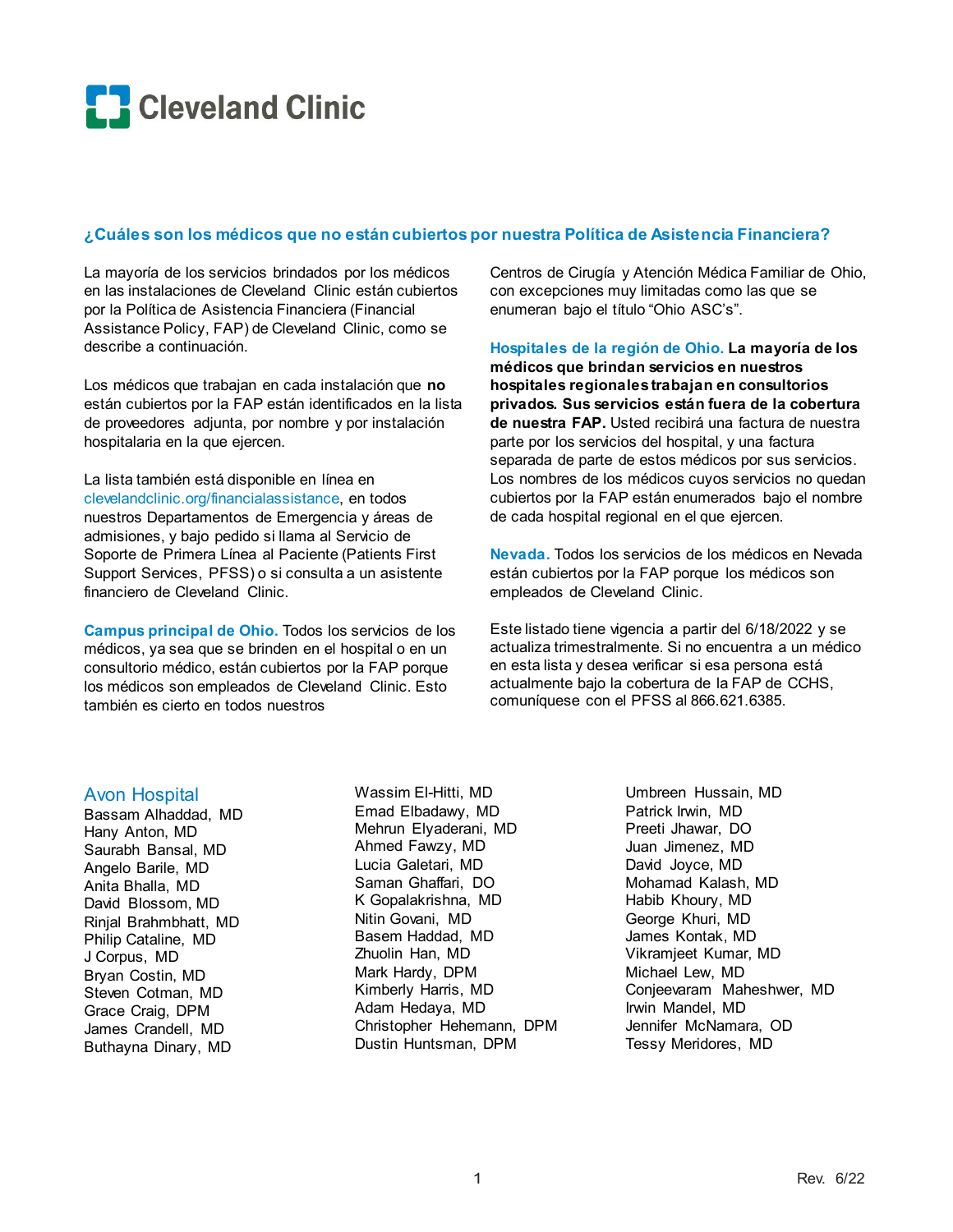

Basel Moussa, MD Vivek Nadkarni, MD Mohamed Naem, MD Ashoka Nautiyal, MD, MBBS Gasan Nemr, MD M. Hazem Nouraldin, MD Theodore Pacheco, MD Amitkumar Patel, MD Kishor Patel, MD Steven Craig Pearse, MD Jennifer Prezioso, DPM Aman Ramella, MD Christopher Reese, MD Basma Ricaurte, MD Sheila Rice, MD William Riebel, MD Carole Rojas, MD Emile Sabbagh, MD, MPH Mohamed Sayed, MD Mihir Shah, MD Mohamed Shahed, MD Khaldoon Shaheen, MD Adedeji Sodeinde, MD Robert Straub, MD Keelapandal Suresh, MD Eva Szathmary, MD Mousab Tabbaa, MD Muhannad Tello, MD John Tully, MD Vytas Vaitkus, DO Anca Vlasie, MD, PhD Rebecca Ware, MD Amr Yafi, MD Michael Yerukhim, MD

#### Euclid Hospital

Lokanathan Anand, MD Syed Ashraf, MD Harigopal Balaji, MD Steven Barille, PhD Jill Barry, MD Jaye Benjamin, MD Andrew Brobbey, MD Delorise Brown, MD John Bucchieri, MD Bryan Caldwell, DPM

Juanita Castaneda, MD Rebekah Chapnick, MD Okwudili Chukwuani, MD Gregory Davis, DO Upma Dhingra, MD Ionel Donca, MD Vincent Ferrini, MD Stanley Fox, MD Keith Friedenberg, MD Frederick Gehrke, DDS Habibeh Gitiforooz, MD Vadim Glukh, DPM Kapil Gulati, MD Stephen Helper, MD David Hutt, MD Houssein Jahamy, MD Michael Kalus, MD Howard Katz, DO Gary Kelley, PhD Sayed Khatami, MD Howard Kimmel, DPM Richard Koletsky, MD Brian Koludrovich, DPM Inna Krasnyansky, MD James Lane, MD Jeffrey Lautman, MD Jean Lenk, MD Timothy Levar, DPM Antonio Ligon, MD Jeffrey Lubell, DPM Dharmesh Mehta, MD Emad Mikhail, MD Vijay Mistry, MD Beejadi Mukunda, MD Mitchell Nahra, MD Corattur Natesan, MD Emmanuel Ofungwu, MD Oluwaseun Opelami, MD Harbhajan Parmar, MD Sachin Patel, MD John Patzakis, DO Rocco Petrozzi, DPM Vikram Rao, MD Vijay Rastogi, MD Najma Razzak, MD Mona Reed, MD

David Rollins, MD Renato Marcelino Roman, MD Carl Rosenberg, MD Kenneth Rosplock, MD Danielle Shaper, DPM Raja Shekar, MD Thomas Slawinski, MD Martin Smith, MD Ranjit Tamaskar, MD Yuan-Hua Thakore, MD Debra Thornton, DPM Kevin Trangle, MD Marinela Turc, MD Howard Waxman, DPM Carl Weitman, PhD Umesh Yalavarthy, MD Miodrag Zivic, MD

### Fairview Hospital

Rami Abboud, MD Mohamed Alalwani, MD Abdullah AlGhamdi, MD Bassam Alhaddad, MD Hassan Alzoubi, MD Hany Anton, MD Anthony Bacevice, MD Rima Bachuwa, MD Saurabh Bansal, MD Jason Barb, DDS Angelo Barile, MD Govindasamy Baskar, MD Paul Bedocs, DO John Bennet, MD Todd Bernard, DMD Anita Bhalla, MD Jayantilal Bhimani, MD William Blood, DDS, MD David Blossom, MD Michael Bodman, DPM Cristiana Boieru, MD Ramesh Brahmbhatt, MD Rinjal Brahmbhatt, MD Kyle Bray, DPM Jennifer Bryk-Hechko, DDS Ibrahim Bshara, MD Philip Cataline, MD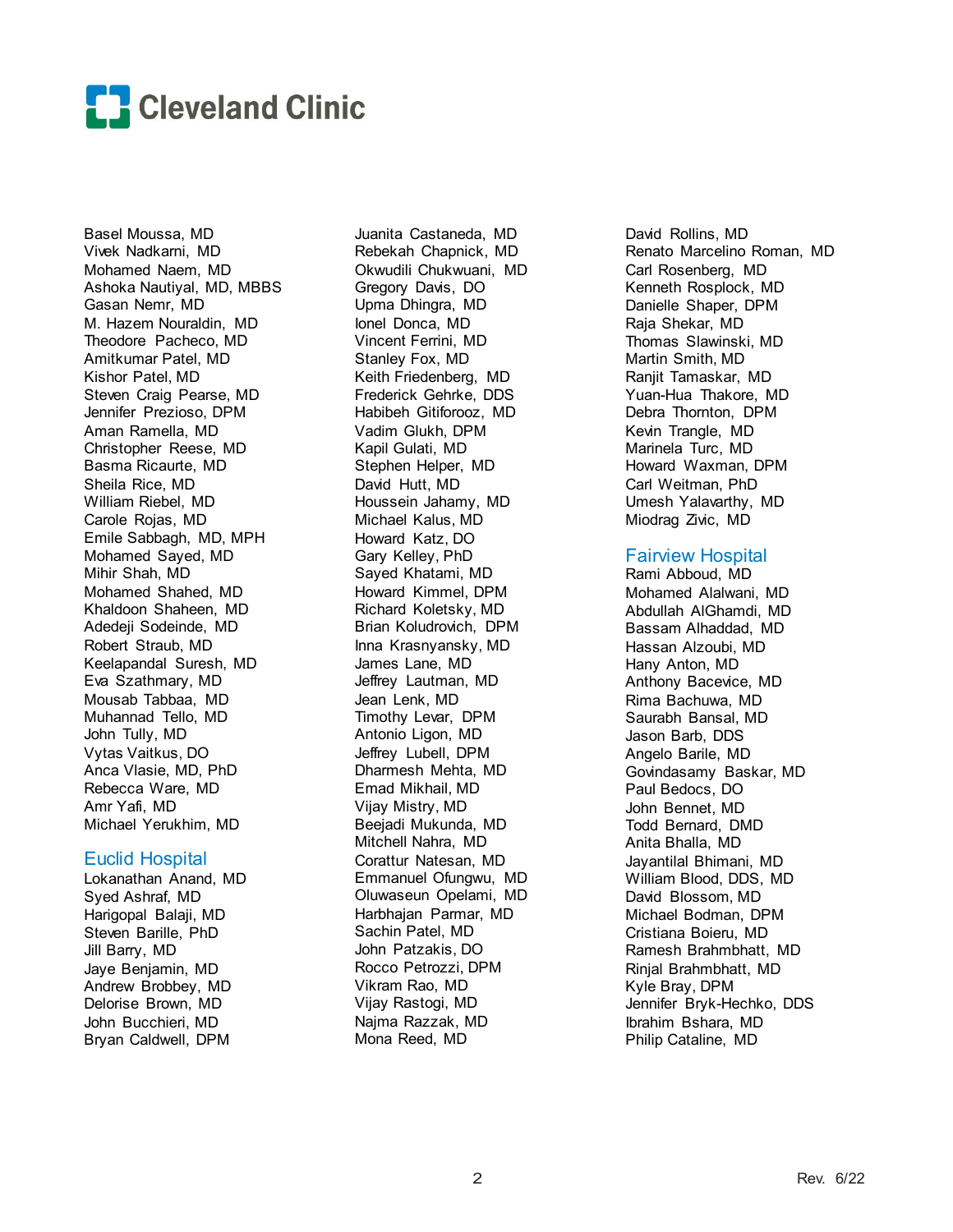

Nathaniel Cevasco, MD Surabhi Chhibber, DDS Sanjay Choudhary, MD Anthony Cirino, DO Kaitlin Coleman, DPM Arlene Coloma, DDS James Connors, DPM J Corpus, MD Thomas Corrigan, DPM Steven Cotman, MD Alexander Craig, DPM Grace Craig, DPM Heather Craig, DPM James Crandell, MD Paul Craven, MD Carolyn Crowell, DMD Shaza Daoud, MD Amy Daso, MD Khaleel Deeb, MD Isam Diab, MD Buthayna Dinary, MD Jacqueline Donovan, DPM Wassim El-Hitti, MD Faris El-Khider, MD Emad Elbadawy, MD Mehrun Elyaderani, MD Conley Engstrom, MD Daniel Florian, DMD William Francis, DDS Troy Frazee, MD, DDS Lucia Galetari, MD Brian Gallagher, DMD Michael Gallagher, DDS Lleowell Garcia, MD Saman Ghaffari, DO Mina Ghassemi, DPM Anthony Gingo, MD K Gopalakrishna, MD Jennifer Gould, MD Nitin Govani, MD Rami Hachwi, MD Basem Haddad, MD Michelle Haldeman, DPM Zhuolin Han, MD Mark Hardy, DPM Kimberly Harris, MD

Justin Havemann, MD Paul Hazen, MD Christopher Hehemann, DPM Regina Hill, MD Dustin Huntsman, DPM Umbreen Hussain, MD Gheorghe Ignat, MD Patrick Irwin, MD Preeti Jhawar, DO Juan Jimenez, MD Rachel Johnson, DPM Hayder Kadhim, MD ViJay Kakumanu, MD Mohamad Kalash, MD Ara Kallibjian, DPM Sunil Kansal, MD James Kasick, MD Kailash Kedia, MD Narsimha Keetha, MD Habib Khoury, MD George Khuri, MD Benedict Kim, DDS Howard Kimmel, DPM James Kontak, MD Deborah Koricke, PhD Jeffrey Kosman, DDS Kristina Kovach, DPM Kimberly Kraus, MD Carla Krebs, MD Lauren Kreiger, MD David Kretch, DPM Vikramjeet Kumar, MD Diana Kyrkos, DDS Abby Lader, DO Jerry Lamendola, DPM Jeffrey Lapeyrolerie, MD Jennifer Lazor, DO Sai Lee, DPM Suzanne LeSure, PhD Michael Lew, MD Theodore Loizos, MD Joseph Lowry, DO Kathy Lue, MD Monique Luxenburg, DPM Conjeevaram Maheshwer, MD Irwin Mandel, MD

Marina Marcu, MD Cara Marker Daily, PhD Anjli Maroo, MD Praful Maroo, MD Tessy Meridores, MD Shreya Modi, DMD Robert Mosteller, MD Basel Moussa, MD Kathleen Mulligan, MD Faried Muntaser, DPM Stephen Musser, DPM Mohamed Naem, MD Ashoka Nautiyal, MD, MBBS Gasan Nemr, MD M. Hazem Nouraldin, MD David Novotny, MD Sudhir Oza, MD Poornanand Palaparty, MD Antonios Paras, MD George Parras, MD Amitkumar Patel, MD Kishor Patel, MD Steven Craig Pearse, MD Roger Peckham, MD Enkelejda Plasa, MD Christina Pratt, DPM Nuruddin Presswala, MD Jennifer Prezioso, DPM Kara Quan, MD Joyesh Raj, MD Umarani Ramachandran, MD Aman Ramella, MD Rachelle Randall, DPM Ram Ravi, MD Mark Razzante, DPM Michael Reep, MD Christopher Reese, MD Basma Ricaurte, MD William Riebel, MD Jeffrey Roberts, MD Carole Rojas, MD Joseph Ross, MD Emile Sabbagh, MD, MPH Bashar Salem, MD Mohamed Sayed, MD Bindu Sehgal, MD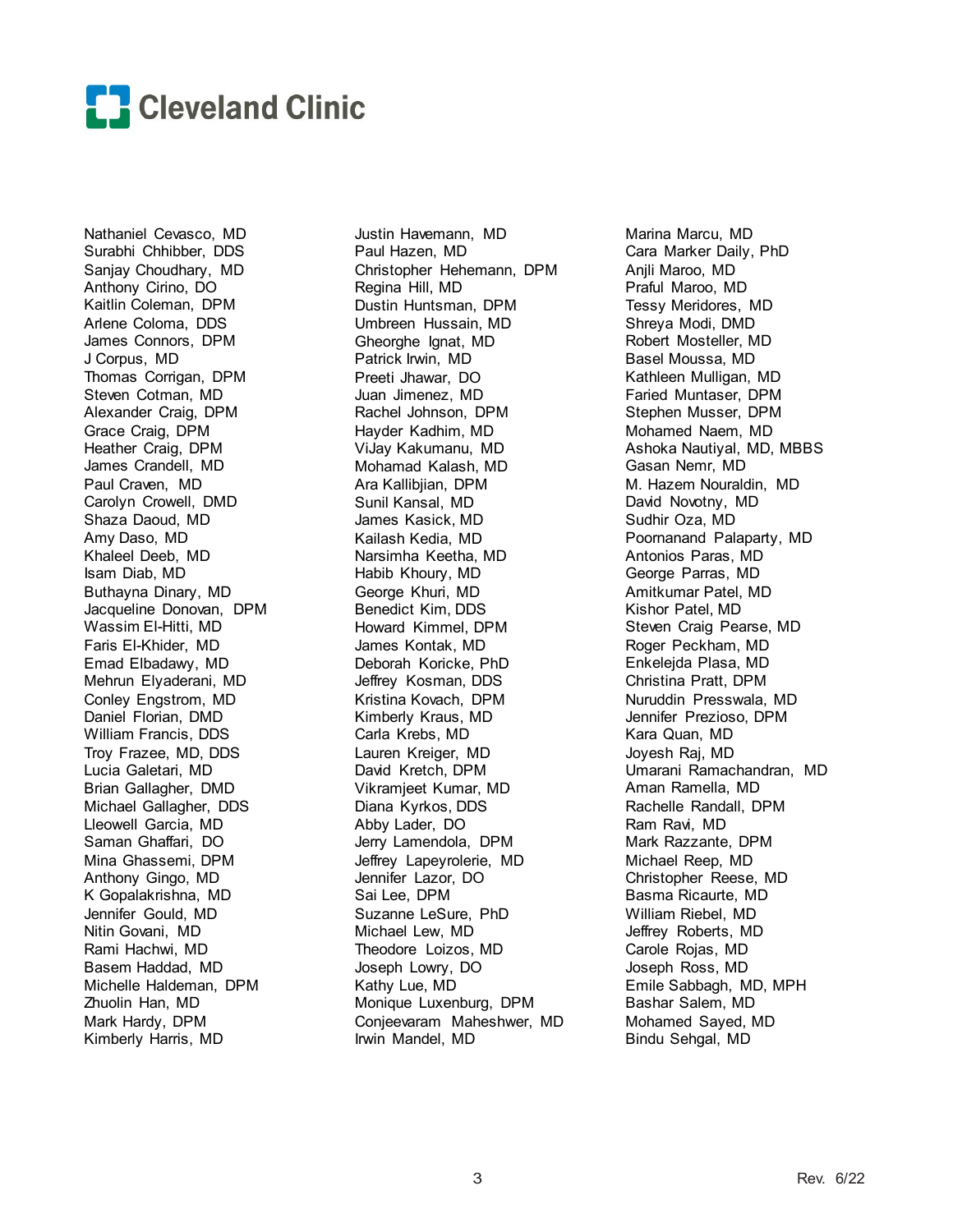

George Seikel, MD Mihir Shah, MD Mohamed Shahed, MD Khaldoon Shaheen, MD Michael Shapiro, DDS Rajesh Sharma, MD Mary Skoch, MD Stephen Smik, DPM Neil Smith, DO Michael Springer, MD Richard Statesir, MD Robert Stern, MD Robert Straub, MD Ronald Strauss, MD Victor Strimbu, MD Brandie Styron, MD Manal Sunna, DDS Keelapandal Suresh, MD Eva Szathmary, MD Mousab Tabbaa, MD Muhannad Tello, MD Jesse Templeton, MD John Tully, MD Karen Turgeon, MD Vytas Vaitkus, DO Anca Vlasie, MD, PhD Ryan Vogelgesang, MD Jeremy Warn, DDS Erik Warren, DDS, MD Charles Weber, MD Darrell White, MD Michael Wojtanowski, MD Amr Yafi, MD Michael Yerukhim, MD Muhammed Zahra, MD Bassem Zraik, MD

#### Hillcrest Hospital

Rajesh Agarwal, MD Tosaddaq Ahmed, MD Scott Alperin, DDS Lokanathan Anand, MD Toomas Anton, MD Mohammad Armanazi, DDS Tannaz Asadi, MD Syed Ashraf, MD

Nabil Azar, MD Haitham Azem, MD Harigopal Balaji, MD James Bangayan, DPM Jill Barry, MD Jacqueline Beard, DMD Russell Blair, MD Henry Bloom, MD Christina Boswell, DO Robert Botti, MD Kyle Bray, DPM Don Brinberg, MD Bert Brown, MD Delorise Brown, MD Elizabeth Bucchieri, MD John Bucchieri, MD Laura Caserta, MD Juanita Castaneda, MD Jeffrey Chaitoff, MD Irina Chteingardt, MD Bruce Cohn, MD Arlene Coloma, DDS Maria Coutinho, MD Zurab Davili, MD Gregory Davis, DO Upma Dhingra, MD Andrew Diller, DPM Paul DiVincenzo, PhD William Donahue, DPM Ionel Donca, MD Jacqueline Donovan, DPM John Dorsky, MD Patricia Duggan, MD Donald Ebersbacher, MD Allison Effron, MD Anna Egriselashvili, MD Elie Elias, DPM Ibrahim Elsheikh, MD Robert Elson, MD Michael Eppig, MD Yonit Estrin, MD Ann Failinger, MD Joseph Favazzo, DPM Gregory Fedele, MD Amber Fioritto, DPM Michael Frankel, MD

Ronald Freireich, DPM Eric Fried, DDS Robert Fumich, MD Ashleigh Galizio, MD Rachel Garber, MD Rafael Garcia, MD Jorge Garcia-Zuazaga, MD Boris Gliner, MD Vadim Glukh, DPM Rodney Green, MD David Grischkan, MD Kapil Gulati, MD Geeta Gupta, MD Martha Hackett, MD Ghassan Haddad, MD Jill Harmat, DO Brian Harmych, MD Michael Hauman, DPM Stephen Helper, MD Allen Herpy, DDS Julie Hertzer, MD Alex Hirsh, MD Robert Hostoffer, DO Ryan Huntsman, DPM Michelle Hurless, DPM Nicholas Husni, MD David Hutt, MD Kelly Irwin, DO Vyacheslav Isakov, MD Houssein Jahamy, MD Devi Jhaveri, DO Michael Kalus, MD Charity Kankam, MD Steven Kanter, PhD Gary Kaplan, MD Anurag Kedia, MD Kailash Kedia, MD Narsimha Keetha, MD Jason Kelty, DPM Hallie Kendis, MD Loren Kendis, MD Vidula Khadilkar, MD Howard Kimmel, DPM Richard Koletsky, MD Alla Kolkin, MD Brian Koludrovich, DPM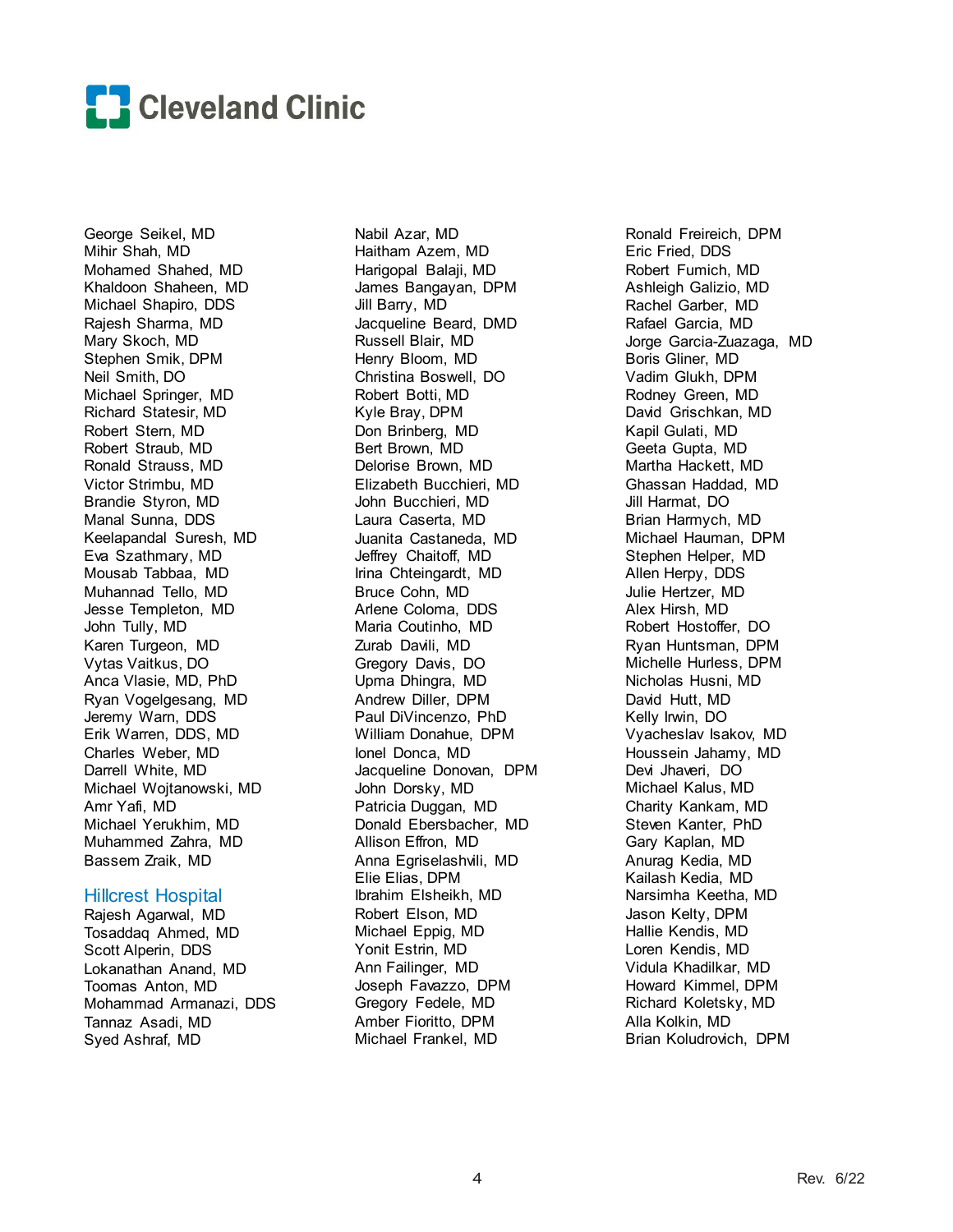

Inna Krasnyansky, MD David Kretch, DPM Ravi Krishnan, MD Jan Kriwinsky, MD Gina Kuehn, MD Praveer Kumar, MD Laura Kwasniak, MD Mark Kyle, DDS Barry Lampl, DO James Lane, MD Jeffrey Lapeyrolerie, MD Jeffrey Lautman, MD Arthur Lavin, MD Eric Lawrence, DDS Andrew Lazar, MD Jennifer Lazor, DO Jason Leedy, MD Louis Leone, DO Timothy Levar, DPM Frederic Levine, MD Howard Levine, MD Lisa Light, DO Antonio Ligon, MD Mark Lovinger, PhD Monique Luxenburg, DPM Kirsten Lynch, MD Nabil Madhun, DO Zuhayr Madhun, MD David Mandel, MD Petrica Manolache, MD Randal March, MD Harold Mars, MD Kimberly Masterson, MD Charles Mbanefo, MD Michelle McMillan, MD Dharmesh Mehta, MD Rajendra Mehta, MD Houssam Mhanna, MD Michael Milner, MD Keili Mistovich, MD Vijay Mistry, MD Brian Moore, MD Thomas Morledge, MD Gary Most, DPM Yoram Moyal, MD Beejadi Mukunda, MD

Mitchell Nahra, MD Corattur Natesan, MD Edward Nemet, DPM Timothy Nice, MD Oscar Nicholson, MD Megan Oltmann, DPM Trista Onesti, DDS Oluwaseun Opelami, MD Anil Pai, MD Irina Papirova, MD Nirmala Parajuli, MD Lydia Parker, MD Harbhajan Parmar, MD James Parry, DO Sachin Patel, MD Stephen Pearl, DPM Scott Peters, DPM Ted Peterson, DPM Matthew Popper, DDS, MD Christina Pratt, DPM Vikram Rao, MD Vijay Rastogi, MD Najma Razzak, MD Mark Razzante, DPM Mona Reed, MD Melissa Reigle, MD Meredith Reimer, MD Bettina Reyes, MD Rebecca Robbins, DDS David Rollins, MD Renato Marcelino Roman, MD Kenneth Rosplock, MD Debra Rozin, MD Kamal Sahlani, MD Sherif Salama, MD Satnam Sandhu, MD Jill Sangree, MD Matthew Schinabeck, MD Keith Schneider, DMD Kurt Schneider, MD Randall Schwartz, MD Shelly Senders, MD Susan Shah, MD Danielle Shaper, DPM Rishi Sharma, MD Raja Shekar, MD

Alla Sherman, MD Yee Victor Shin, MD M. Barry Siegel, MD Jeffrey Siminovitch, MD Thomas Slawinski, MD Kristen Smith, MD Martin Smith, MD Erin Spies, DO Maya Srivastava, MD, PhD Alyssa Stachowiak, MD Gabriel Stanescu, MD Hilary Steele, MD Susan Stephens, MD Joshua Sunshine, MD Thomas Svete, MD James Swienconek, DPM Ranjit Tamaskar, MD Thomas Taxman, MD Haig Tcheurekdjian, MD Patrick Tessman, MD Christopher Thomas, DO Paul Thomas, DO Christopher Tighe, DPM Jaclyn Tomsic, MD Mark Tozzi, DPM Kevin Trangle, MD Emmanuel Tuffuor, MD Marinela Turc, MD Priyadharshini Umapathy, MD Arthur Van Dyke, MD Barbara Vizy, MD Mark Warren, MD Robert Weaver, DPM Douglas Webb, MD Daniel Weidenthal, MD Richard Weinberger, MD Joel Weisblat, MD Carl Weitman, PhD Ann Witt, MD Brooke Wolf, MD Lawrence Wolkoff, MD Daniel Worthington, MD Shan Shan Wu, DO Umesh Yalavarthy, MD Julia Yarkoni, MD Stuart Zetzer, MD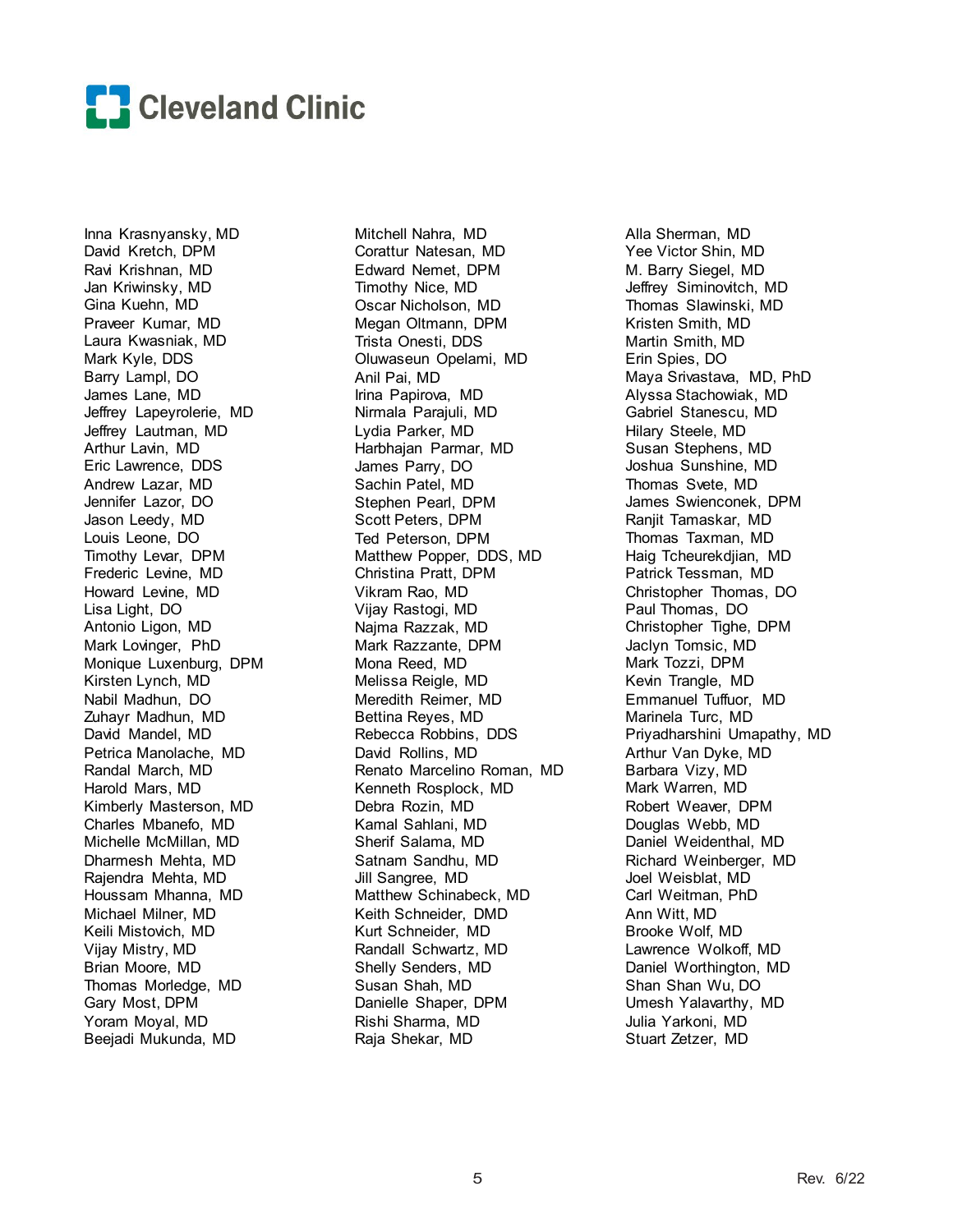

Jennifer Zienkowski - Zubel, DPM Scott Zimmer, MD Miodrag Zivic, MD

#### Lutheran Hospital

Rami Abboud, MD Mansoor Ahmed, MD Hassan Alzoubi, MD Hany Anton, MD Bilal Ataya, MD Saurabh Bansal, MD Angelo Barile, MD Mark Berkowitz, MD Anita Bhalla, MD Jayantilal Bhimani, MD Laurence Bilfield, MD Marie Blazer, DPM David Blossom, MD Allan Boike, DPM Brian Bouchard, MD Rinjal Brahmbhatt, MD Ibrahim Bshara, MD Philip Cataline, MD Kyle Cleveland, DO James Connors, DPM James Crandell, MD Diana Dale, MD Mila Davidovic, DPM Khaleel Deeb, MD Stephanie Deuley, DO Upma Dhingra, MD James Diekroger, MD Buthayna Dinary, MD William Donahue, DPM Donald Eghobamien, MD Duane Ehredt, DPM Wassim El-Hitti, MD Faris El-Khider, MD Emad Elbadawy, MD Eric Eleff, MD Michael Faust, PhD Ronald Flauto, DO Mark Frankel, MD Gloria Gadmack, DO

Prakash Ganesh, MD Charles Garven, MD Mina Ghassemi, DPM Melanie Golembiewski, MD K Gopalakrishna, MD Mark Grubb, MD Heidi Gullett, MD Basem Haddad, MD Michelle Haldeman, DPM Zhuolin Han, MD Mark Hardy, DPM Kimberly Harris, MD Justin Havemann, MD Richard Hill, MD, PhD Yazid Hussein, DO Preeti Jhawar, DO Rachel Johnson, DPM Hayder Kadhim, MD Ara Kallibjian, DPM Sanjeev Karmarkar, MD Erick Kauffman, MD Kailash Kedia, MD Narsimha Keetha, MD Louis Keppler, MD Habib Khoury, MD George Khuri, MD Richard Koletsky, MD Kristina Kovach, DPM Lauren Kreiger, MD Jeffrey Lapeyrolerie, MD Jennifer Lazor, DO Nancy Li, MD Antonio Ligon, MD Nabil Madhun, DO Toufik Madhun, MD Thomas Mandat, MD Marina Marcu, MD Joy Marshall, MD Corey Meador, MD Amit Mohan, MD Basel Moussa, MD Mohamed Naem, MD Gasan Nemr, MD M. Hazem Nouraldin, MD Oluwaseun Opelami, MD Abe Osbourne, DPM

Sudhir Oza, MD Poornanand Palaparty, MD Steven Craig Pearse, MD Rocco Petrozzi, DPM Jody Pickle, PhD Jennifer Prezioso, DPM Ann Reichsman, MD Basma Ricaurte, MD William Riebel, MD Carole Rojas, MD Kenneth Rosplock, MD Boris Royak, MD Emile Sabbagh, MD, MPH Bashar Salem, MD Sandra Sauereisen, MD William Scott, DPM Khaldoon Shaheen, MD Rajesh Sharma, MD Kathy Siesel, DPM Scott Spencer, DPM Kurt Stange, MD Robert Straub, MD Keelapandal Suresh, MD Chaya Swamy, MD Abu Syed, MD Eva Szathmary, MD Mousab Tabbaa, MD Muhannad Tello, MD John Tully, MD Vytas Vaitkus, DO Anca Vlasie, MD, PhD Anne Wise, MD Amr Yafi, MD Sasha Yurgionas, MD Muhammed Zahra, MD Stuart Zetzer, MD Jennifer Zienkowski - Zubel, DPM Bassem Zraik, MD

#### Marymount Hospital

Marc Abrams, MD, PhD Dominick Adornato, DDS Rajesh Agarwal, MD Syed Ahmed, MD Stacie Anderson, DPM Matthew Andresen, MD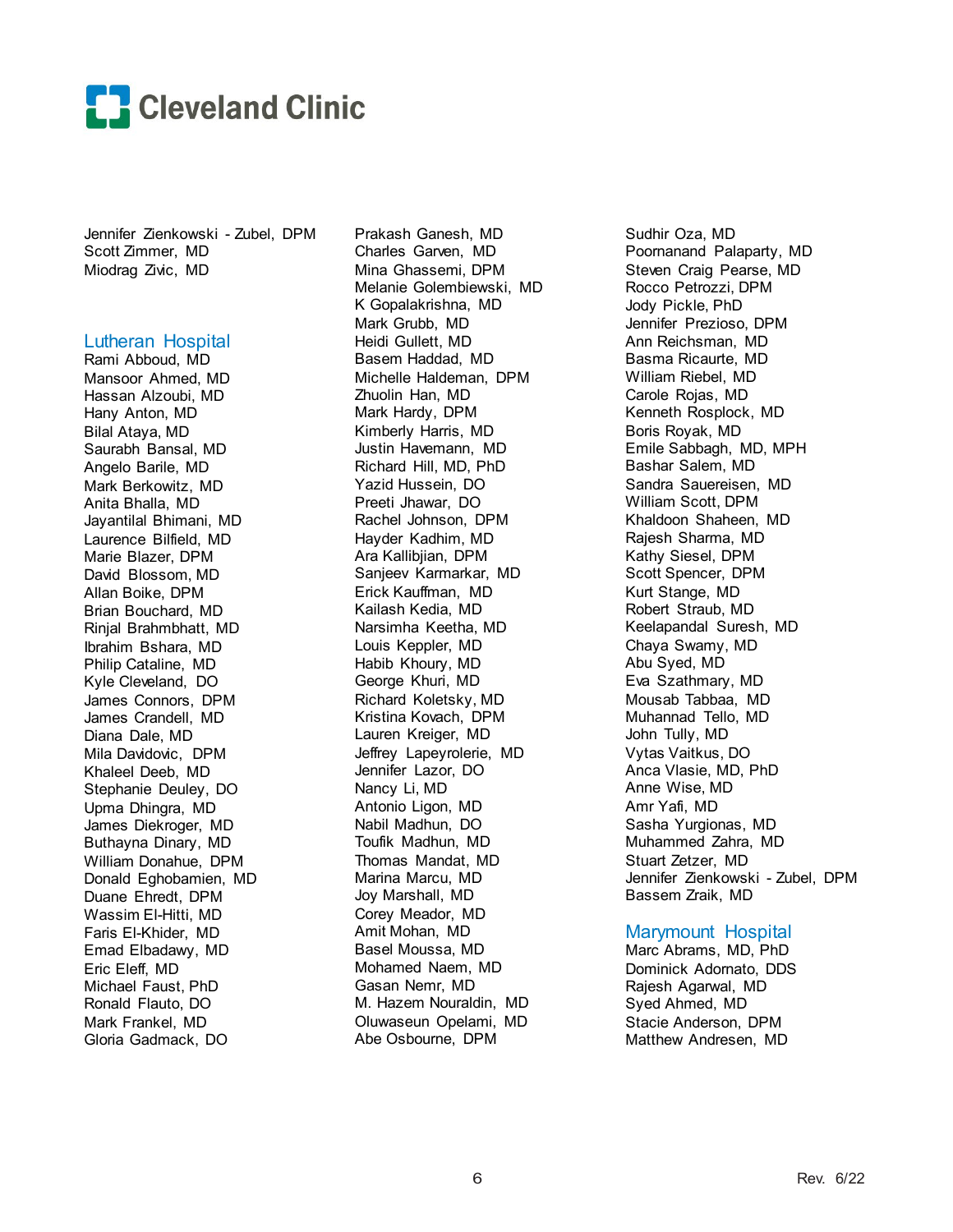

Haitham Azem, MD Elizabeth Baracz-Zimmerman, DPM Troy Bishop, MD Andrew Brobbey, MD Robert Brody, MD Carol Burg, MD Richard Chmielewski, MD Irina Chteingardt, MD Alexander Craig, DPM Peter Cutri, DO Michael Dayem, MD Melinda Defilippo Szucs, DO Thomas DePolo, DPM Donald Eghobamien, MD Anna Egriselashvili, MD Angela Funovits, MD Rafael Garcia, MD Brock Generalovich, DO Vadim Glukh, DPM Jennifer Goodman, DPM Kapil Gulati, MD Arun Gupta, MD Lauren Guren, MD Jeffrey Halpert, DPM James Harris, MD Justin Havemann, MD Nicholas Husni, MD Houssein Jahamy, MD Michael Kalus, MD John Kane, DPM Charity Kankam, MD Kailash Kedia, MD Narsimha Keetha, MD Kamal Khalafi, MD Hannah Khlopas, DPM Christine King, MD Charles Koepke, MD Brian Koludrovich, DPM Ann Kooken, MD James Lane, MD Mark Lang, MD Jeffrey Lapeyrolerie, MD Jennifer Lazor, DO Jason Leedy, MD Howard Levine, MD

Antonio Ligon, MD Judah Lindenberg, MD Michelle Mackey-Sawyer, MD Khaled Mahlies, MD Thomas Mandat, MD Mihaela Manolache, MD Petrica Manolache, MD Charles Mbanefo, MD Rajendra Mehta, MD Vijay Mistry, MD Keyhan Mobasseri, MD Gary Most, DPM Nizar Nader, MD Dvora Nelson, MD Megan Oltmann, DPM Oluwaseun Opelami, MD Anil Pai, MD Sachin Patel, MD Carmen Popa, MD Jon Prescott, MD Luis Ramirez, MD Vijay Rastogi, MD Najma Razzak, MD Kenneth Rosplock, MD Edmund Sadowski, MD Kourosh Saghafi, DO Satnam Sandhu, MD Raymond Seballos, MD Khaldoon Shaheen, MD Raja Shekar, MD Joel Siegal, MD Mary Sivik, MD Martin Smith, MD Jared Storck, DO Constance Sutter, MD James Swienconek, DPM John Taddeo, DPM Christopher Thomas, DO Eric Trattner, DPM Kandasamy Umapathy, MD Priyadharshini Umapathy, MD Gary Wilkes, MD Marlene Willen, MD Justin Woodhouse, MD Miodrag Zivic, MD

#### Medina Hospital

Hany Anton, MD Susan Arceneaux, MD Pushkar Argekar, MD Nancy Awender, MD Bryan Baillis, MD Carl Barrick, DO Fadi Bashour, MD Richard Benninger, DDS Mukesh Bhatt, MD Joseph Blackburn, MD Myron Bodnar, MD Rebekah Chapnick, MD Thomas Chi, MD Anthony Cirino, DO Susan Clark-Frantz, MD Ottorino Costantini, MD Elise Craig, DO Stephen Cullen, MD Jayaprakash Dasari, MD Richard Del Rio, MD William Demas, MD Michael Deucher, MD Carrie Diulus, MD, BS Lewis Diulus, MD Lisa Esterle, DO Vincent Ferrini, MD Ronald Flauto, DO Bartolomeo Giannattasio, MD Yatish Goyal, MD Maria Griffiths, MD Mark Hardy, DPM Christopher Hehemann, DPM Karen Hummel, MD Sushil Jain, MD Than Jain, MD Mazen Jarach, MD Mohan Kareti, MD Lauren Karpinski, MD Jonathan Kase, MD Narsimha Keetha, MD Anand Khandelwal, MD Shobha Khandelwal, MD Vivek Khandelwal, MD Florence Kimbo, MD John Kocka, MD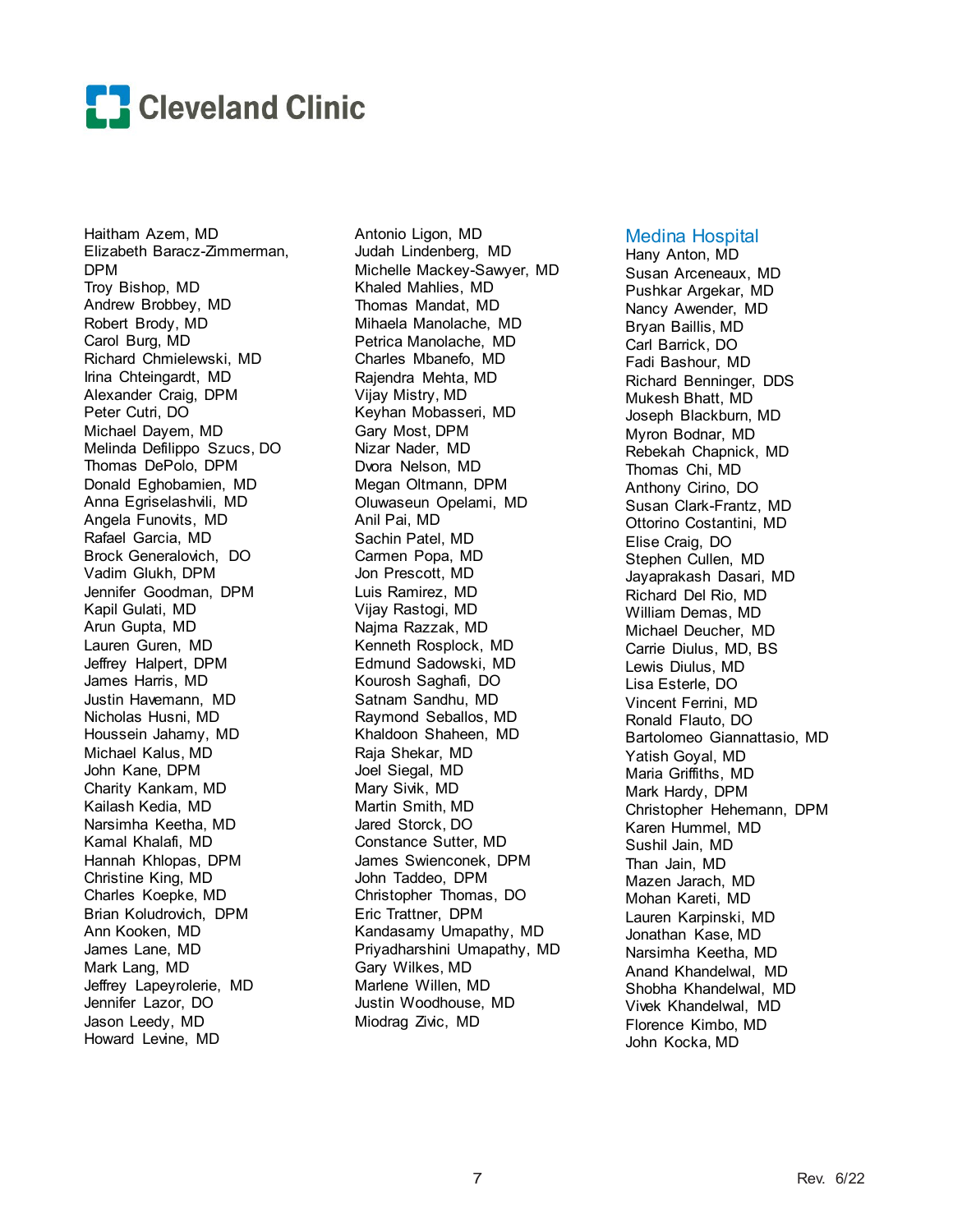

Kelly Kubiak, DPM Jennifer Lazor, DO Tony Le, DO Christine Lee, DO Phillip Lewandowski, MD Richard Limperos, DPM Anthony Locastro, MD Eric Lockhart, MD Suresh Mahajan, MD Christina Maier, DO Robert Marsico, MD Janice McDaniel, MD Maya Merheb, MD Karen Monheim, MD Mark Musgrave, MD David Myers, MD Vinh Nguyen, MD Amitkumar Patel, MD Mehool Patel, MD John Pedersen, MD Keith Petras, MD Jennifer Popovsky, MD Rupesh Raina, MD Sampath Ramanavarapu, MD Rakesh Ranjan, MD Akhilesh Rao, MD Matthew Reedy, MD Alex Reodica, MD Thomas Repko, MD Brenda Rice, MD Gerald Robusto, DO Richard Rose, MD Priyanka Sahni, MD Rajiv Sahni, MD Saad Sanyurah, MD Lori Sargeant, MD Brian Schmidt, DMD Gary Schween, DDS Khaldoon Shaheen, MD Bipin Sharma, MD Vansha Singh, MD Lisa Smith, DPM Jeffrey Starkey, MD Ronald Stein, DPM Keelapandal Suresh, MD John Surso, MD

Natthavat Tanphaichitr, MD Amy Thatcher-Benza, PhD Helen Torok, MD Anca Vlasie, MD, PhD Rana Wajahat, MD

#### Mercy Hospital

Vidhi Adlakha, DO Arsal Ahmad, MD Mirza Ahmad, MD Maaz Ahmed, MD Sameer Ahmed, MD Sumayya Ahmed, MD Badie Al Nemr, MD Steven Albertson, MD Laura Albrecht, DDS Tammy Alverson, MD Stanley Anderson, MD, F.A.A.F.P. Stephen Andrews, MD Toomas Anton, MD Safuratu Aranmolate, DDS Thomas Arnold, DPM David Ash, DMD Barbara Barchiesi, MD Edward Barr, MD Edward Barton, MD Chester Bartram, MD Elizabeth Baum, MD Diane Belardo, MD Lito Belardo, MD James Belleza, MD Wilson Benggon, DO Maximillian Beushausen, DMD, MD Pramod Bhargava, MD Melissa Bickett, MD Jessica Bivens, DO Brian Blake, MD Douglas Blocker, MD John Bockoven, MD Charles Bogdan, MD Arielle Bokisa, MD Brooks Bolyard, MD Jennifer Bolyard, MD, FACP Danelle Boone, DPM Nader Botros, MD

John Boyd, DPM Aaron Brescia, MD Anthony Brewer, MD Diana Brewster, DO Rachel Bright, DDS Evelyn Brister, MD Gerard Bruno, DDS Bhavnish Bucktowarsing, MD Nicholas Burock, DO Brett Butler, MD Daniel Cain, DO Steven Carp, MD Joe Carpenter, DMD Devin Caswell, DO, MS Mark Cecil, MD, FRACS Jessica Cerrezuela Steiner, MD Asha Chakka, MD Maria Charif, MD Daniel Charlick, MD Jerome Chelliah, MD Christopher Cheng, MD Justin Cheongsiatmoy, MD Aaron Chokan, DPM Samina Chughtai, MD Agatha Chukwumerije, MD Douglas Cifuentes, DO Ashley Clarke, DO Jeffrey Cochran, DO Jeffrey Congeni, MD Jonathan Congeni, MD Tim Conlan, MD Stephen Conti, MD Richard Cooper, MD H. Steven Coss, MD Nermina Covic, MD Chad Coyle, DDS Ronald Crock, MD, FACP Lynette Cugino, MD Nicole Culman, DO Gerald Curd, MD Harry D'Agostino, MD Brett Daly, MD Rimon Daoud, MD Joel David, DO Kerrie David, DO Claudio De Peralta, MD, FRACS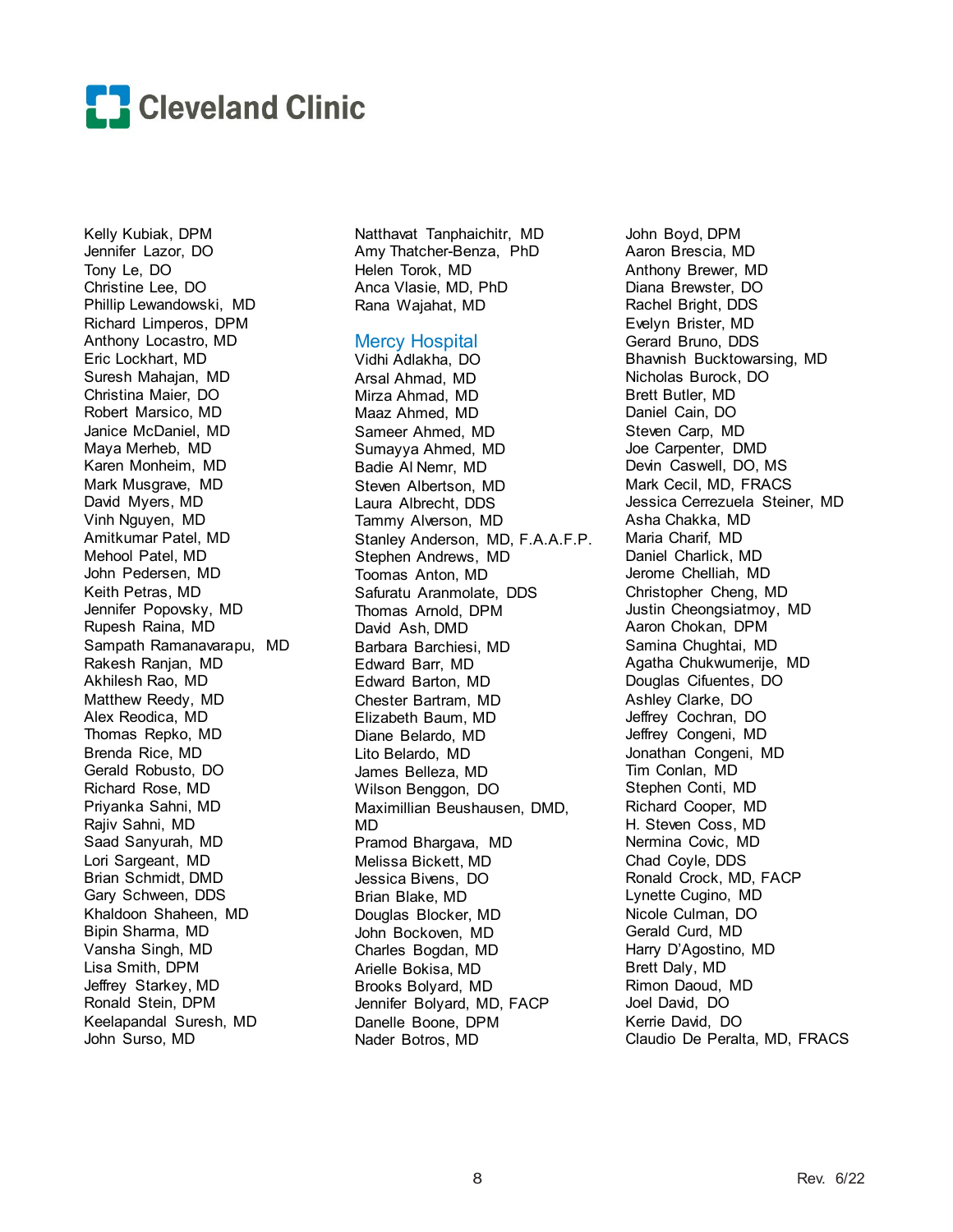

Anthony Degenhard, DO Stephen Detzel, DO Sanjeev Dewan, MD Jean Dib, MD Thomas Dietrich, MD Peter Digiacomo, DO Jesse Dion, MD Albert Domingo, MD Rama Donthi, MD Daniel Dorfman, MD Stephen Dowell, DDS Jennifer Drake, DO Ryan Drake, DO Pamela Drummond-Ray, MD Wenlan Duan, MD Jeffrey Dulik, DO Damien Earl, MD Matthew Edington, DPM Tammy Eisentrout, DO Gabriel El-Hage Boutros, PhD Gamal El-Mobasher, MD Russell Ensign, DO Ryan Eschbaugh, DO Lisa Esterle, DO Katherine Facaros, DPM Nabil Fahmy, MD Jessica Falvo-Lang, MD Constantin Farah, DDS, MSD Kyle Farley, DO William Fayen, MD Justin Ferrel, MD Ryan Ficco, MD Richard Fikes, DO Julia Fiorentino, MD Marcantonio Fiorentino, MD Lisa Ford, MD Dustin Fox, DPM Michelle Frangos, MD James Franz, DO Kevin Frey, MD Charles Fuenning, MD Scott Fuller, DO Nashat Gabrail, MD Karen Gade-Pulido, MD Darren Galambos, DO Gabriel Galang, MD

Lamberto Galang, MD Paul Garfinkle, MD John Garton, MD Ryan Gasser, MD Nikolay Gatalyak, DPM Emily George, MD Joseph George, DO Michael Gerber, DPM Mark Gersman, MD Michael Gigax, MD Stephen Girdlestone, DDS Ericka Glass, MD Breeze Goodrich, MD Mark Grubb, MD Jyothi Gudla, MD Richard Gunning, MD Michael Gurney, MD Mandal Haas, MD Susan Hake, MD Suzanne Harold, MD Mark Hatcher, MD Kathy Haupt, MD Wade Hawkins, MD Fredrick Hayek, MD Robert Heffernan, DO David Heiser, MD Joseph Hellmann, MD Andrew Herman, MD Matthew Hiestand, MD Thomas Hiland, MD Mark Hillyer, MD Stacey Hollaway, MD Caroline Hong, DDS Jason Hoppe, DO Mark Hostettler, MD Lewis Humble, MD Yazid Hussein, DO Harold Ickes, MD Curtis Ingold, DO Amjad Iqbal, MD Sunitha Jagadish, MD Sudha Jagarlamudi, MD George Janas, MD Jeffrey Janda, MD Levan Jangirashvili, DDS Janine Janowicz, MD

Marilyn Jenrette, MD Philip Jensen, DDS Dhiraj Jeyanandarajan, MD James Johns, MD Martin Johns, MD Anthony Johnson, DDS Clifford Johnson, MD Michael Johnson, MD Frank Kaeberlein, MD Sameh Kamel, MD Jonathan Kanam, DO Marla Kantaras, MD Catherine Karl, DO Laurence Karns, MD Stephen Kaufman, MD Rita Kazlauskas, MD Richard Keefe, DDS Kevin Kelley, MD Betsy Kendis, MD Amin Khalil, MD Mohammad Khan, DO Sanjiv Khetarpal, MD Sanjiv Khullar, MD Danielle Kiko, MD Albert Kim, MD David Kimbell, MD Gerald Klimo, MD Akiko Komura, MD Abhijit Kontamwar, MD Gloria Koomson, MD Nana Yaa Koram, MD Frederick Korpi, DO Saroj Kothari, MD Ewa Koziorynska, MD Matthew Krauza, MD Dianne Kreptowski, DO Arvind Krishna, MD Jennifer Kungle, MD Amy Lakritz, MD Eric Landman, DO Mark Larkins, MD Natalie LaScola, DPM Robin Laskey, MD Richard Lehrer, MD Robert Leininger, MD Sara Lemin, MD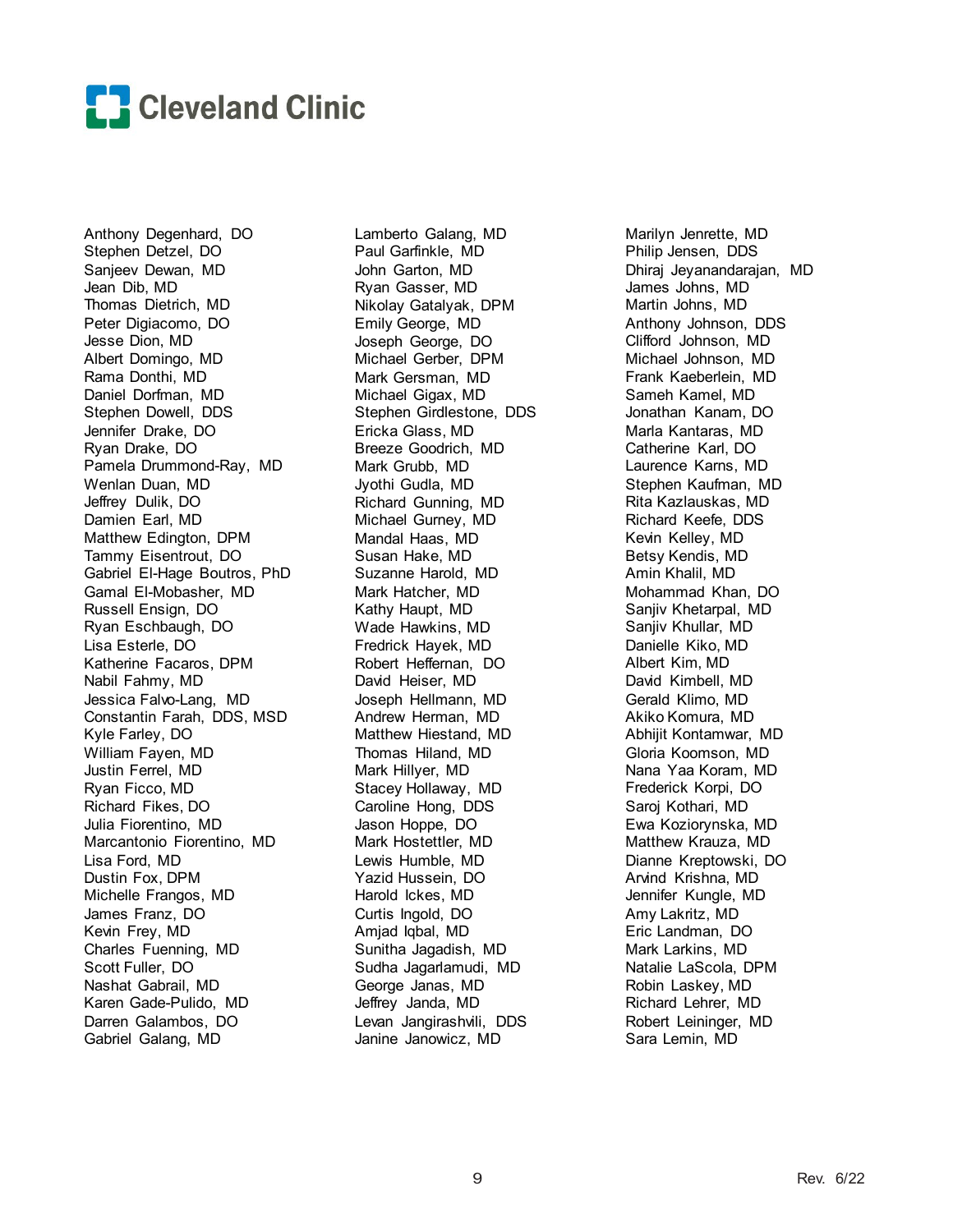

Andrew Libertin, MD Matthew Licause, MD Michael Linz, MD Frank Luckino, DPM Kerwin Lupisan, MD Michael Lykins, DO Jerry Macher, MD Arup Maitra, MD Dayanand Makey, MD Hitesh Makkar, MD Edgardo Malacaman, MD David Mallamaci, MD John Mannos, DO Stephen Manu, MD Dean Marshall, DO Alfred Martello, MD Gregg Martin, PhD Luis Martino, MD Ziad Masri, MD Dominick Mastracco, DPM Timothy Matlack, MD Brian McClain, MD Scott McGee, MD Bradley McKenney, MD Godwin Meniru, MD Howard Metzger, MD Matthew Miller, MD Melanie Mirande, MD David Mitchell, MD, FACOG Fidelis Mkparu, MD Anna-Marieta Moise, MD Joanna Moore Bruno, MD Brigitta Moresea, MD George Moresea, MD Daniel Moretta, DO Suzanne Morgan, DO Katharine Morrison, DO Justin Morton, MD Michael Motz, MD Priyanka Mude, DPM Ogechi Muoh, DO Leslie Murphy, MD John Nadas, MD Benjamin Nafziger, DPM Ned Nafziger, MD Nagaprasad Nagajothi, MD

Steve Nam, MD Indira Nannapaneni, MD Rama Narayanan, MD Meghan Nein, MD Samvel Nersisyan, MD Tracy Neuendorf, DO Thomas Nguyen, DO Ikemefuna Nkanginieme, MD Elena Norch, MD Arnold Nothnagel, DO Ama Nuamah, MD Kelsey O'Connor, DO Craig O'Dear, MD Adrienne O'Neill, DPM Julie Oberly, MD Steven Ochs, MD John Oliveti, MD Richard Oloya, MD David Olson, DO Cosmas Onuora, MD Sophia Pachydaki, MD Terrence Pansino, MD, FACP Gust Pantelas, MD George Papacostas, MD Jason Papas, MD Nicholas Papas, MD Jill Parrish, MD Chandni Patel, DO Nirali Patel, MD Gopi Patibandla, MD Jay Patibandla, MD Thomas Paumier, DDS Privi Pauskar, MD Mark Pellegrino, MD Anthony Pentz, MD, FRACS Kimberlee Perkins, DO Anthony Perry, DO James Phillips, DO Sean Platt, MD Amareshwar Podugu, MD Radha Podugu, MD Jeffrey Prem, MD Elizabeth Prosser, MD Noman Rafique, MD Essam Ragheb, MD Aisha Rahman, MD

James Rajan, MD Mohan Rajaratnam, MD Vidhya Ramachandran, MD Priyabala Ramaiah, MD Russell Ramey, MD, FRACS Stacey Ramey, MD Kent Ramsey, MD Aruna Rao, MD Vimala Rapaka, MD Lisa Rauh-Benoit, MD Venkatesan Ravishankar, MD Ish Rawal, MD Meena Rawal, DO Jodi Regan, MD Richard Reichert, MD Othello Repuyan, MD Thomas Reynolds, MD Riana Rhoden, MD Jason Richards, DDS Paul Richards, DO Ira Richterman, MD Karin Riggs, MD Joi Robinson Tidmore, MD Pamela Rodocoy, MD Daniel Rodriguez, MD Jorge Romero, MD Lawrence Ronning, MD Mark Rose, DO James Rudick, MD Evelyn Runer, MD Joseph Saadey, MD Robert Sabota, MD Bassem Said, DDS Abdelaziz Saleh, MD, PhD Vishal Sawhney, MD, MPH Lisa Sayoc, MD Steven Scheufler, MD Erik Schmeiser, DO Alicia Scott, MD Kathleen Scroggins, MD Jon Seager, MD Travis Seaman, DO Ishwinder Sehgal, MD Dalson Seibert, MD Megan Seibert, MD Dimitra Servetas, DO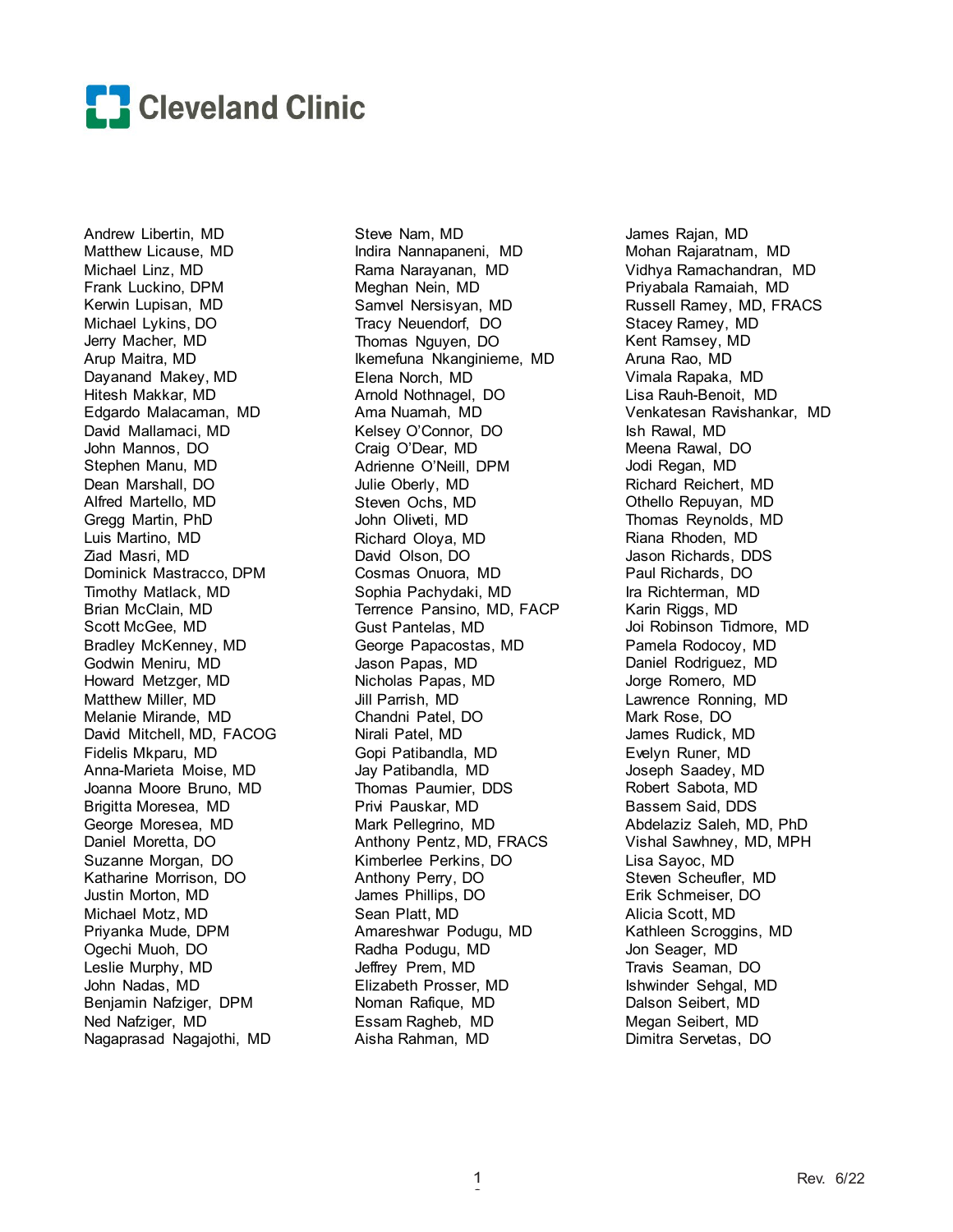

Ajay Seth, MD Jay Shah, MD Louis Shaheen, MD Ali Shakir, MD Jeffrey Shaw, MD Mark Shepard, MD Sabrina Shilad, MD Fausto Sicard, MD Guillermo Sicard, MD Sareena Singh, MD Michael Smit, DO Brandon Smith, MD Darrell Smith, MD Lane Smith, MD Steven Smith, DDS Adeyemi Sobowale, MD Neil Soehnlen, MD C Soto, MD Jessica Sovacool, MD Theodore Spangler, MD Dennis Springer, DPM Rashmi Srivastava, MD Andrew Stalker, MD Randall Starcher, MD Joni Stasiak, MD Steven Stasiak, MD Megan Staub, MD Jared Stefanko, DO Brady Steineck, MD Zachary Stender, MD Walter Stine, MD M. Richard Stjernholm, DO Frank Stoddard, DPM Matthew Stonestreet, MD Erwin Su, DDS Johnny Su, MD Vincent Sudimak, MD Richard Sundheimer, DMD Bechara Tabet, MD Eser Talug, MD Ira Taub, MD Damothara Thiruppathi, MD Johnson Thottam, MD Fiona Tissavirasingham, MD Mioara Tudosie, MD Paul Turgeon, MD

David Utlak, MD William VanNess, MD Nicholas Varrati, MD Melissa Vassas, DO Roger Vazquez, MD Julie Vieta, DO Barbara Volk, MD Gina Volpe, DO Joseph Vrabel, DO Vince Wake, MD Michael Walch, MD Michelle Walters, MD Eric Wang, MD Steven Weaver, MD Erin Weber, MD Robert Wenz, MD John Westerbeck, MD Autumn White, MD Brian White, DO Kevin Wietecha, DO Monica Wilk, MD Steven Willard, MD George Williams, DDS Scott Williams, MD James Wilson, MD Brian Wind, DO Michael Winick, DDS Samuel Wise, DDS, MS Philip Withnell, MD Katherine Wolfe, DO Michael Wood, DO Naomi Wychanko, MD Edmund Wymyslo, MD Richard Wyszynski, MD Zuo-Liang Xiao, MD Beverly Yamour, MD Julianne Yang Kar, MD Asif Younus, MD Kenny Yung, MD Adel Zakari, MD Ashley Zerweck, DMD Charles Zollinger, MD Jamie Zucker, MD

South Pointe Hospital Rajesh Agarwal, MD

Lokanathan Anand, MD Hany Anton, MD Kenneth Arsham, MD Haitham Azem, MD Harigopal Balaji, MD Vijayalakshmi Balasubramanian, MD Charles Barrett, DO, BS Jill Barry, MD Jay Berk, PhD Kyle Bray, DPM Andrew Brobbey, MD Delorise Brown, MD Nyssa Christie, DPM Monique Cohn, DO Peter Cutri, DO Gregory Davis, DO Andrew Diller, DPM Ionel Donca, MD Faith Durden, MD Mohan Durve, MD Joseph Favazzo, DPM Amber Fioritto, DPM Mark Foglietti, DO Alanna Fostyk, DO Robert Fumich, MD Rafael Garcia, MD Rick Gemma, DO Daniel Gindi, DMD Boris Gliner, MD Vadim Glukh, DPM Gary Greenspan, MD Kapil Gulati, MD Arun Gupta, MD Geeta Gupta, MD Ghassan Haddad, MD Justin Havemann, MD Carl Jackson, MD Houssein Jahamy, MD Devi Jhaveri, DO Michael Kalus, MD Charity Kankam, MD Anurag Kedia, MD Kailash Kedia, MD Narsimha Keetha, MD Gary Kelley, PhD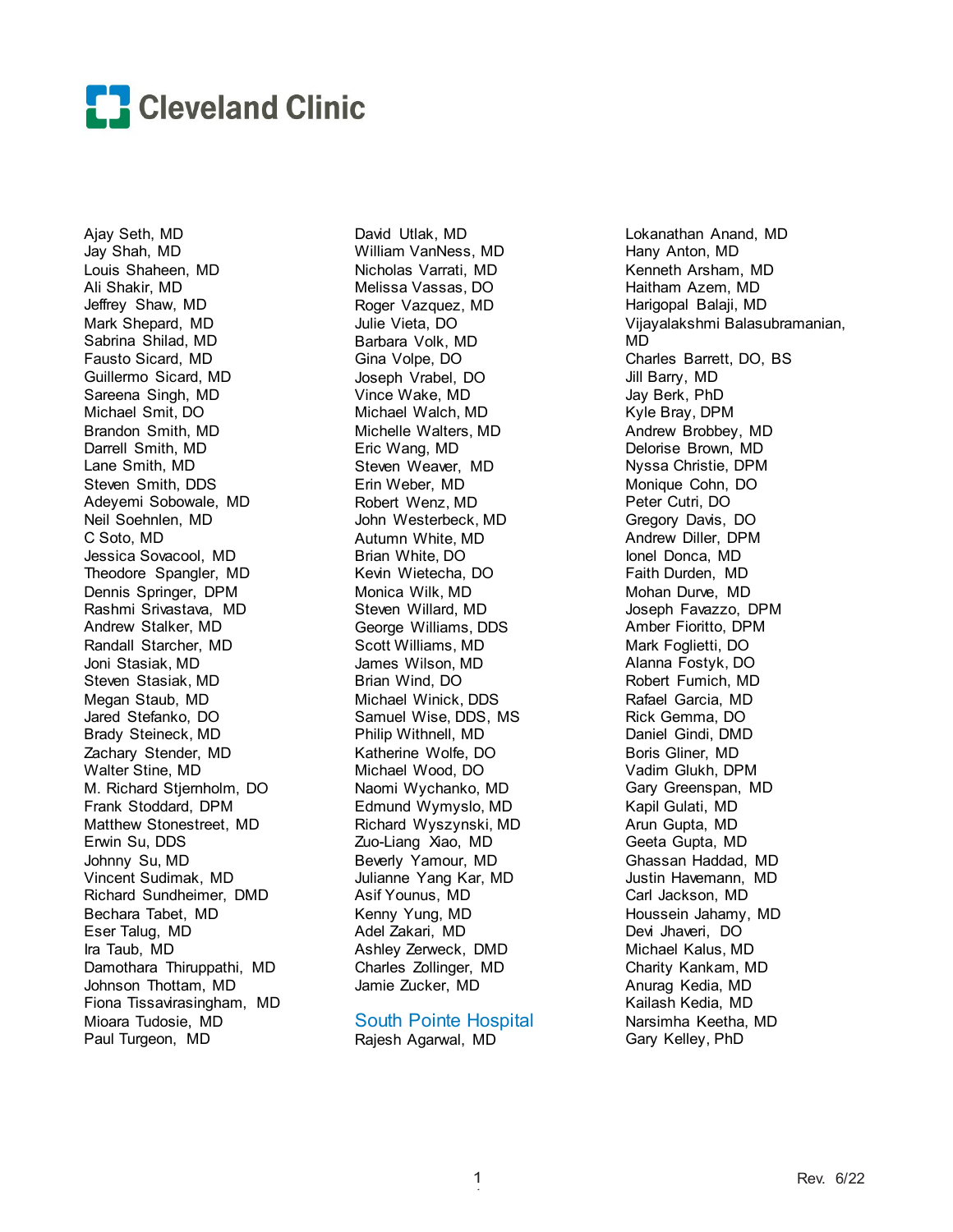

Jason Kelty, DPM Kamal Khalafi, MD Richard King, MD Richard Koletsky, MD Brian Koludrovich, DPM Joseph Krajekian, DMD, MD Inna Krasnyansky, MD Praveer Kumar, MD Jerry Lamendola, DPM James Lane, MD Jeffrey Lapeyrolerie, MD Richard Lavi, MD Jennifer Lazor, DO Antonio Ligon, MD Judah Lindenberg, MD Merton Lynn, DPM Audley Mackel, MD Khaled Mahlies, MD Thomas Mandat, MD Mihaela Manolache, MD Petrica Manolache, MD Charles Mbanefo, MD Dharmesh Mehta, MD Vijay Mistry, MD Kaye Myton-Craig, MD Corattur Natesan, MD Edward Nemet, DPM Brian Novack, DPM Oluwaseun Opelami, MD Sachin Patel, MD Katrina Rakowsky, DO Nicole Ramon, DO Vijay Rastogi, MD Najma Razzak, MD Mona Reed, MD Robert Richardson, MD Tracy Ringo, DO Allan Rosenfield, MD Sherif Salama, MD Satnam Sandhu, MD George Saridakis, DO Daniel Schwartz, DMD, MD Michael Shapiro, DDS Raja Shekar, MD Michael Singerman, DPM Martin Smith, MD

Jeffrey Stanley, DO Jared Storck, DO William Tenney, DPM Emmanuel Tuffuor, MD Kandasamy Umapathy, MD Adam Warren, DPM Howard Waxman, DPM Gary Wilkes, MD Mark Zedar, DO Jennifer Zienkowski - Zubel, DPM Miodrag Zivic, MD

## AKRON GENERAL

Abdelrahman Abdelaziz, MD Mudasir Abro, MD Omar Abu-Romeh, MD Kamala Adury, MD Neera Agarwal-Antal, MD John Ahmann, DO Tahir Ahmed, MD, PhD Tosaddaq Ahmed, MD Firas Al-Ali, MD Suganthi Alagarsamy Veerappan, MD Ghattas Alkhoury, MD Khaled Almoselli, MD Chimezie Amanambu, MD Darryl Anderson, MD Melissa Andrianov, MD Toomas Anton, MD Costas Apostolis, MD Sarah Babai, MD David Bacha, MD Charanjit Bahniwal, MD Jamie Bar-Ness, MD Rudd Bare, MD Carl Barrick, DO Deanna Barry, DO Carrie Bassett, DO Nicole Beharry, MD Elizabeth Bender, MD Joseph Bendo, PhD Nisrine Benmessaud-Zahir, MD Dakota Bennett, MD James Besunder, DO

Todd Beyer, DO Shweta Bhatt, MD Jennifer Biber, MD Vera Bicak-Odak, DO Michael Bigham, MD Dustin Blakeslee, DO Tetyana Bodnar, MD Kristi Bogan, MD Lesley Booher, MD Danelle Boone, DPM Christopher Boshkos, MD John Boyd, DPM Joanne Briggs, MD Christopher Brodkin, MD Xander Buenafe, MD Lauren Burns, DO Brian Cain, MD Nicholas Campitelli, DPM Tu Cao, DO Lauren Cardinal, MD Steven Carp, MD Timothy Carrabine, MD Daniel Celik, MD Christina Cernik, MD Preti Chaturvedi, MD Ganesh Chaudhary, MD Andrew Chiao, DO Gina Chiarappa-Bronzo, DPM Walter Chlysta, MD Aaron Chokan, DPM Leanne Chrisman-Khawam, MD Susan Clark-Frantz, MD Martin Cochran, MD Bruce Cohen, MD J. Cook, DO Jacqueline Cornell, MD Paul Cornici, MD Sladjana Courson, DO Elise Craig, DO Lori D'Avello, MD Himika Dalia, MD Arthur Dalton, MD Jayaprakash Dasari, MD Jeremy Davis, DPM Erin Dean, MD William Demas, MD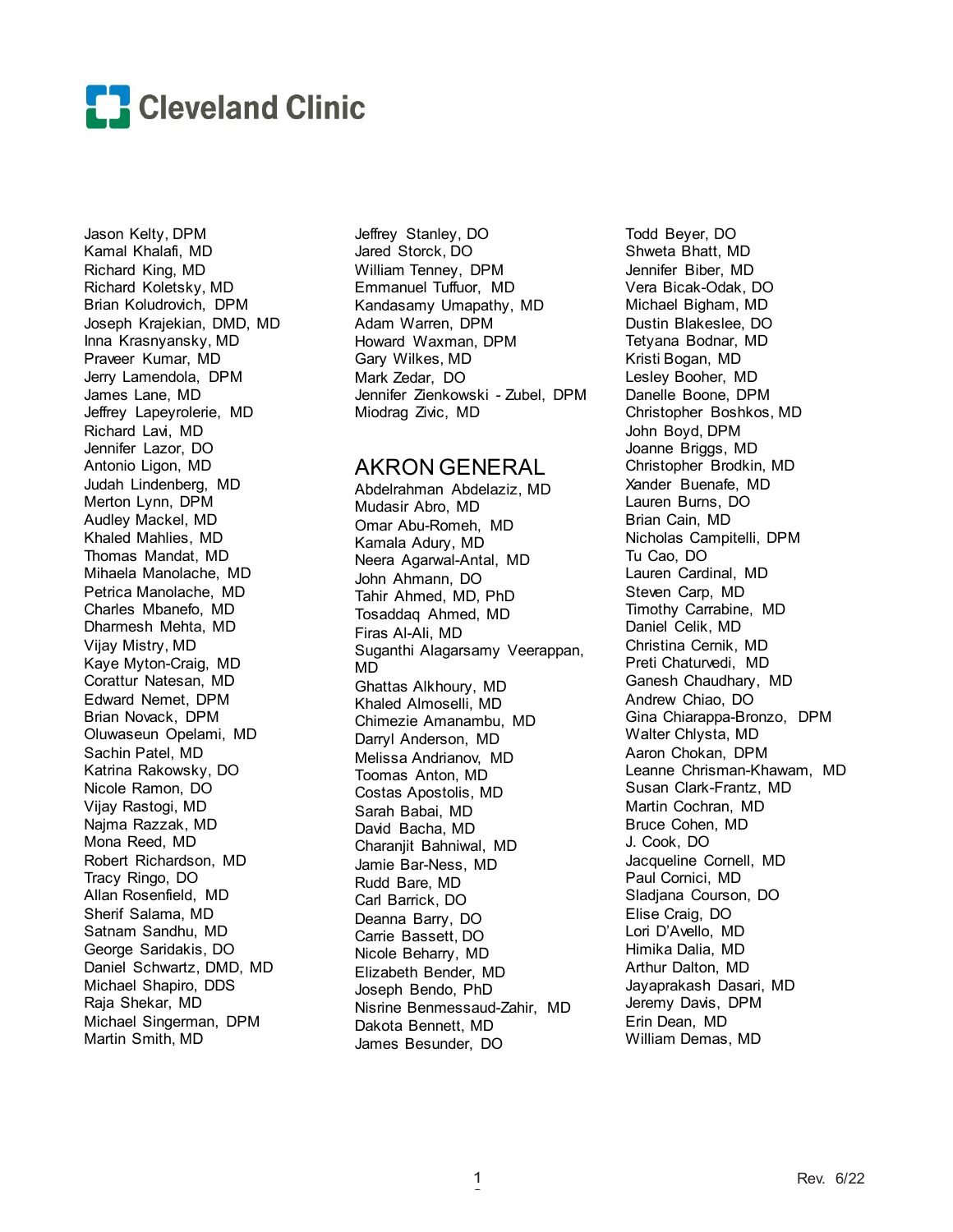

Datinder Deo, MD Harkanwal Dhillon, MD Brian Diede, DO Cynthia DiLauro, MD Rosanne DiLauro, MD Jacqueline DiPierro, MD Richard Dom Dera, MD Sean Downes, MD Kristina Dugandzic, DPM Yolanda Duncan, MD Rashed Durgham, MD Mohan Durve, MD Faris El-Khider, MD Manzoor Elahi, MD Anne Elliott, MD Cecilia Ellis, DO Jennifer Fath, DPM Harriet Feick, MD Michael Feltman, DPM Nathan Fetsko, DO John Fetzer, DPM Barry Fish, MD Jaclyn Flickinger, DO Karen Floro, DO Michael Forbes, MD Kermit Fox, MD Monte Fox, DO William Freiberg, DO Sarah Friebert, MD Valerie Fuller, DO Angela Funovits, MD Marian Gaber Saad, MD Godfrey Gaisie, MD Ugo Gallo, MD Shankar Ganapathy, MD Ryan Gasser, MD Charina Gayomali, MD Hans Geho, MD Richard Gentile, MD Cydney Godman, DO Steven Gorsuch, MD Jacqueline Graham, MD James Graham, MD Reed Graham, DPM Louis Grandinetti, DPM Jennifer Grow, MD

Parul Gujarathi, MD David Gunnerson, MD Adarsh Gupta, MD Andrew Haas, MD D. Douglas Hackenberg, MD Cecelia Hamilton, MD Ahmed Hamoda, MD Ihsan Haque, MD Paul Hartzfeld, MD Anthony Hayek, DO Fredrick Hayek, MD David Heiser, MD Andrew Herman, MD Vernon Hershberger, MD Adrienne Hester, MD Cassandra Hirsh, DO Jonathan Hlivko, MD Daniel Hoehne, DO Richard Hofacker, DPM Omar Horani, MD John Hunter, MD John Hutzler, MD Anhtuan Huynh, DO Firas Ibrahim, DO Harold Ickes, MD Mohammad Islam, MD Ahmad Jadallah, MD Akas Jain, MD Rajneesh Jain, MD Emily Janitz, DO Cecile Jentner, MD James Johnston, DO Valerie Jorge Cabrera, MD Sharhabeel Jwayyed, MD Anand Kantak, MD Ravi Karnani, MD Peter Katsaros, MD Bong Kauh, MD Rajwinder Kaur, MD Otto Kausch, MD Thomas Kayani, MD Anurag Kedia, MD Catherine Kelly-Langen, MD Paul Kempen, MD Kimberly Kemper, DPM Dennis Keselman, DO

Amin Khalil, MD Syed Zamrak Khan, MD Gretzel King, MD Walter Klatt, MD Robert Koller, DO Ann Kooken, MD Gloria Koomson, MD Victor Kopyev, MD Gerald Korty, DO Dianne Kreptowski, DO Adarsh Krishen, MD John Kromalic, DO Kelly Kubiak, DPM Ajay Kumar, MD Richard Kunig, DPM Tony Lababidi, DO Jean Lang, DO Jovan Laskovski, MD Daniel Lebovitz, MD Thomas Lehner, MD Hanna Lemerman, MD Bianca Leonardi, MD Zhenyu Li, DO James Libecco, MD Erik Lichtenberger, MD Richard Limperos, DPM Anthony Locastro, MD Renee Mackey, DPM Meghan Mahanta, MD Rajat Maheshwari, MD Christina Maier, DO Vivek Malhotra, MD Alexsandra Mamonis, MD Maher Mansour, MD Edward Marshall, DDS Matthew Marshall, DMD, MD Robert Marsico, MD Stacey Martin, DPM Molly Marunowski, DO Priya Maseelall, MD Jeffrey Masin, MD Eric Massanyi, MD Stacy McCallion, MD Janice McDaniel, MD David McDonald, MD Nancy McGriew, MD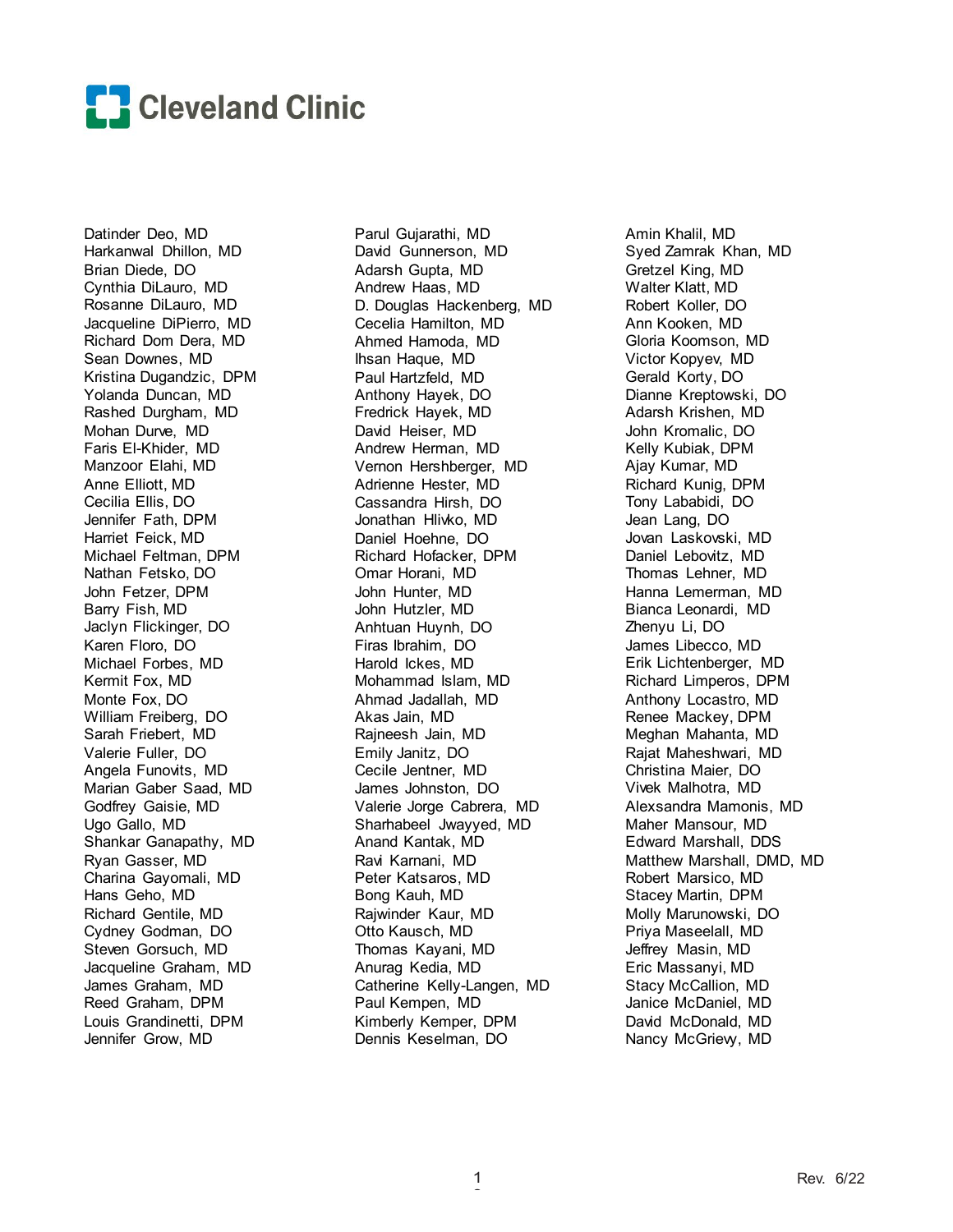

Patrick McIntyre, MD Bryan McKee, MD Colin McLaughlin, MD Tracey Mehlman, MD Farhat Mehmood, MD Bina Mehta, MD Mark Meyer, MD Sunita Midha, MD Scot Miller, DO Chander Mohan, MD Jeffrey Monteith, MD Paul Moodispaw, MD Kenneth Mooney, MD, DMD Stephen Mooney, MD Jeffrey Moore, MD Kelly Moorhead, MD Allison Moosally, MD Stuart Morrison, MD Eliot Mostow, MD Leslie Murphy, MD Muhamad Musa, MD Nancy Naghavi, DO Jeffrey Naples, DO David Nash, MD Marnie Neill, MD Rasheed Nemer, MD Waleed Nemer, MD Sarah Newey, DPM Daniel Newton, MD Doris Nguyen, MD Vinh Nguyen, MD Kenneth Nixon, DPM Ikemefuna Nkanginieme, MD Ryan Nofziger, MD Ama Nuamah, MD Maura O'Shea, MD Adrian Ochoa, MD Cyril Ofori, MD Ifijen Oleghe, MD Jon Oliverio, DPM Emmanuel Otomewo, MD Christopher Page-Goertz, MD Renga Pakeeree, MD Jennifer Pamfilie, MD Eric Panzner, DO Nicholas Papas, MD

Anil Parikh, MD Michael Parish, MD Edward Parisi, MD James Parry, DO Mehool Patel, MD Raj Patel, MD John Pedersen, MD Clifford Perera, MD Allison Person, MD James Pettay, MD Margaret Pfeffer, MD Hai Pham, DPM Melodie Phillips, MD Richard Pitt, DO Timothy Pittinger, MD William Polley, MD Brian Pollock, DO John Pope, MD Jennifer Popovsky, MD Alison Protain, DO Eunice Gail Quicho, MD Essam Ragheb, MD Patricia Raimer, MD Rupesh Raina, MD Susan Ray, MD Pallavi Reddy, MD Stephen Redle, PhD Jodi Regan, MD Katrina Regula, MD Alex Reodica, MD Rufus Reuben, MD Riana Rhoden, MD Steven Richman, MD Amanda Roberts, MD Gregory Roulette, MD Richard Rowlett, PhD Michael Rubin, MD Christopher Rucker, MD Thomas Ruzics, MD Kelli Sabin, MD Rajiv Sahni, MD Tariq Saleem, MD Abdelaziz Saleh, MD, PhD Lodi Salipi, MD Muhannad Samaan, MD John Santin, DDS

Saad Sanyurah, MD Lori Sargeant, MD Scott Schachinger, DO Kasey Schaef, DO W. Schoeppner, DPM Paul Schuh, MD Karl Schwarze, MD Rodney Scott, DPM Ishwinder Sehgal, MD Bradley Sellers, MD Bharatkumar Shah, MD Nadia Shah, MD Yuliya Sharakova, MD Molly Shaw, MD Christopher Sheppard, MD Sabin Shrestha, MD John Sifuentes, MD Barry Simon, DO Andrea Sims, MD Mansumeet Singh, MD Vansha Singh, MD Philip Smelcer, MD Julie Smith, MD Martin Smith, MD Andrew South, MD Mary South, MD Alison Southern, MD Nicholas Spirtos, DO Jason Spivey, MD Calvin Spott, MD Gayathri Sreedher, MD Donald Stephens, MD Donald Stone, DPM Rebecca Stone, DO Shanti Subbarao, MD Kavitha Subramanian, MD Richard Sundheimer, DMD Venkata Sunkesula, MD Peter Sutter, DO Bechara Tabet, MD Ruchi Taliwal, MD Natthavat Tanphaichitr, MD Imran Tarrar, MD Pranav Tayal, MD Roxanne Taylor, MD Natalia Tetyuk, MD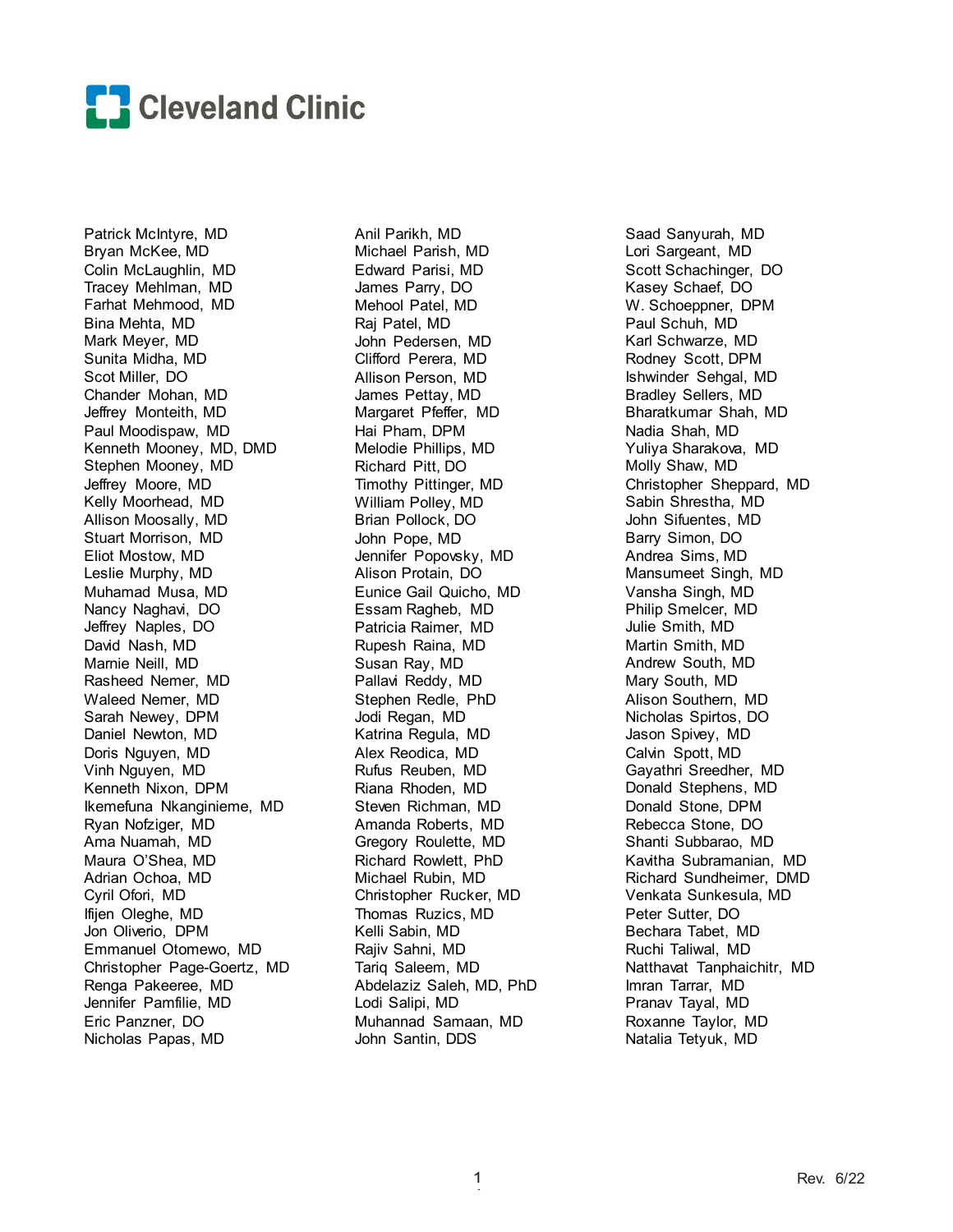

Komal Thind, MD Nicholas Thomas-Bock, DO Kevin Trangle, MD Sarah Uguccini, DO Chaitanya Valluri, MD Milania Valore, MD Brittany Van Beek, DO Victoria Van Fossen, MD Susan Vargo, MD Henry Vucetic, MD Terry Wagner, DO Michael Waickman, MD Rana Wajahat, MD Sherrie Wallace, DPM Christine Wang, DO Amy Weidman, MD Cynthia Weinstein, MD Daniel Wheeler, MD Daniel White, DO Jessica Whitley, MD Schield Wikas, DO Emily Wiland, MD William Wojno, MD Katherine Wolfe, DO Paul Wong, MD Justin Woodhouse, MD Amr Yafi, MD Ronald Yendrek, DO Awais Zaka, MD Adel Zaraa, MD Carlos Zevallos, DO Alexandra Zhang, MD Min Zhou, MD Qianli Zhuang, MD Miriam Zidehsarai, DO Jessica Zolton, DO

# LODI HOSPITAL

Ann Baker, MD Kristi Bogan, MD Michael Boyer, DPM Thomas Chi, MD Godfrey Gaisie, MD Maria Griffiths, MD Ahmed Hassan, MD

Emily Janitz, DO Sasan Makipour, MD Tracey Mehlman, MD Stuart Morrison, MD Siddharth Munsif, MD Allison Person, MD Michael Rubin, MD Nicholas Thomas-Bock, DO Chioma Udogu, MD Paul Wong, MD

## MERCY HOSPITAL

Abdelrahman Abdelaziz, MD Mudasir Abro, MD Omar Abu-Romeh, MD Kamala Adury, MD Neera Agarwal-Antal, MD John Ahmann, DO Tahir Ahmed, MD, PhD Tosaddaq Ahmed, MD Firas Al-Ali, MD Suganthi Alagarsamy Veerappan, MD Ghattas Alkhoury, MD Khaled Almoselli, MD Chimezie Amanambu, MD Darryl Anderson, MD Melissa Andrianov, MD Toomas Anton, MD Costas Apostolis, MD Sarah Babai, MD David Bacha, MD Charanjit Bahniwal, MD Jamie Bar-Ness, MD Rudd Bare, MD Carl Barrick, DO Deanna Barry, DO Carrie Bassett, DO Nicole Beharry, MD Elizabeth Bender, MD Joseph Bendo, PhD Nisrine Benmessaud-Zahir, MD Dakota Bennett, MD James Besunder, DO Todd Beyer, DO

Shweta Bhatt, MD Jennifer Biber, MD Vera Bicak-Odak, DO Michael Bigham, MD Dustin Blakeslee, DO Tetyana Bodnar, MD Kristi Bogan, MD Lesley Booher, MD Danelle Boone, DPM Christopher Boshkos, MD John Boyd, DPM Joanne Briggs, MD Christopher Brodkin, MD Xander Buenafe, MD Lauren Burns, DO Brian Cain, MD Nicholas Campitelli, DPM Tu Cao, DO Lauren Cardinal, MD Steven Carp, MD Timothy Carrabine, MD Daniel Celik, MD Christina Cernik, MD Preti Chaturvedi, MD Ganesh Chaudhary, MD Andrew Chiao, DO Gina Chiarappa-Bronzo, DPM Walter Chlysta, MD Aaron Chokan, DPM Leanne Chrisman-Khawam, MD Susan Clark-Frantz, MD Martin Cochran, MD Bruce Cohen, MD J. Cook, DO Jacqueline Cornell, MD Paul Cornici, MD Sladjana Courson, DO Elise Craig, DO Lori D'Avello, MD Himika Dalia, MD Arthur Dalton, MD Jayaprakash Dasari, MD Jeremy Davis, DPM Erin Dean, MD William Demas, MD Datinder Deo, MD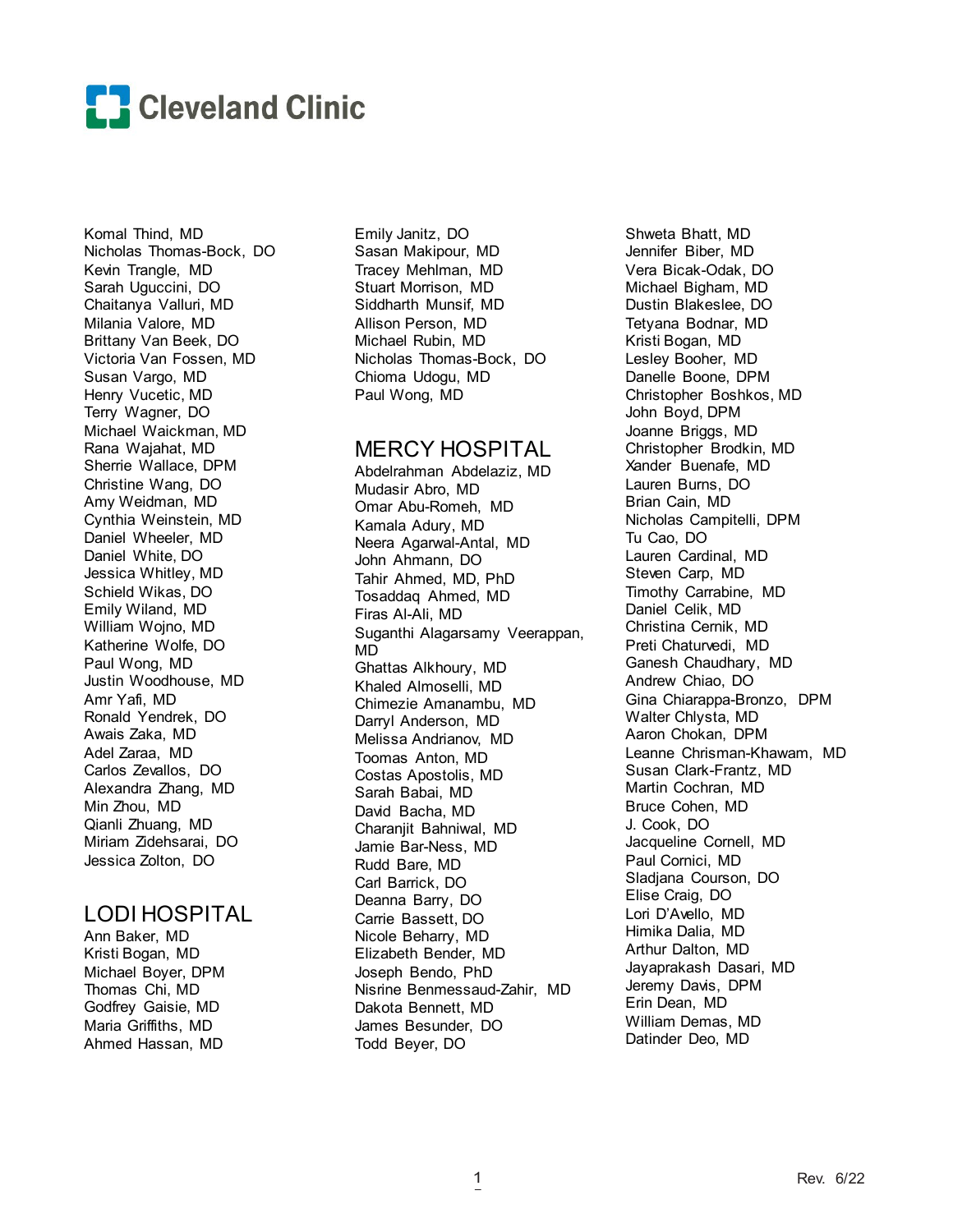

Harkanwal Dhillon, MD Brian Diede, DO Cynthia DiLauro, MD Rosanne DiLauro, MD Jacqueline DiPierro, MD Richard Dom Dera, MD Sean Downes, MD Kristina Dugandzic, DPM Yolanda Duncan, MD Rashed Durgham, MD Mohan Durve, MD Faris El-Khider, MD Manzoor Elahi, MD Anne Elliott, MD Cecilia Ellis, DO Jennifer Fath, DPM Harriet Feick, MD Michael Feltman, DPM Nathan Fetsko, DO John Fetzer, DPM Barry Fish, MD Jaclyn Flickinger, DO Karen Floro, DO Michael Forbes, MD Kermit Fox, MD Monte Fox, DO William Freiberg, DO Sarah Friebert, MD Valerie Fuller, DO Angela Funovits, MD Marian Gaber Saad, MD Godfrey Gaisie, MD Ugo Gallo, MD Shankar Ganapathy, MD Ryan Gasser, MD Charina Gayomali, MD Hans Geho, MD Richard Gentile, MD Cydney Godman, DO Steven Gorsuch, MD Jacqueline Graham, MD James Graham, MD Reed Graham, DPM Louis Grandinetti, DPM Jennifer Grow, MD Parul Gujarathi, MD

David Gunnerson, MD Adarsh Gupta, MD Andrew Haas, MD D. Douglas Hackenberg, MD Cecelia Hamilton, MD Ahmed Hamoda, MD Ihsan Haque, MD Paul Hartzfeld, MD Anthony Hayek, DO Fredrick Hayek, MD David Heiser, MD Andrew Herman, MD Vernon Hershberger, MD Adrienne Hester, MD Cassandra Hirsh, DO Jonathan Hlivko, MD Daniel Hoehne, DO Richard Hofacker, DPM Omar Horani, MD John Hunter, MD John Hutzler, MD Anhtuan Huynh, DO Firas Ibrahim, DO Harold Ickes, MD Mohammad Islam, MD Ahmad Jadallah, MD Akas Jain, MD Rajneesh Jain, MD Emily Janitz, DO Cecile Jentner, MD James Johnston, DO Valerie Jorge Cabrera, MD Sharhabeel Jwayyed, MD Anand Kantak, MD Ravi Karnani, MD Peter Katsaros, MD Bong Kauh, MD Rajwinder Kaur, MD Otto Kausch, MD Thomas Kayani, MD Anurag Kedia, MD Catherine Kelly-Langen, MD Paul Kempen, MD Kimberly Kemper, DPM Dennis Keselman, DO Amin Khalil, MD

Syed Zamrak Khan, MD Gretzel King, MD Walter Klatt, MD Robert Koller, DO Ann Kooken, MD Gloria Koomson, MD Victor Kopyev, MD Gerald Korty, DO Dianne Kreptowski, DO Adarsh Krishen, MD John Kromalic, DO Kelly Kubiak, DPM Ajay Kumar, MD Richard Kunig, DPM Tony Lababidi, DO Jean Lang, DO Jovan Laskovski, MD Daniel Lebovitz, MD Thomas Lehner, MD Hanna Lemerman, MD Bianca Leonardi, MD Zhenyu Li, DO James Libecco, MD Erik Lichtenberger, MD Richard Limperos, DPM Anthony Locastro, MD Renee Mackey, DPM Meghan Mahanta, MD Rajat Maheshwari, MD Christina Maier, DO Vivek Malhotra, MD Alexsandra Mamonis, MD Maher Mansour, MD Edward Marshall, DDS Matthew Marshall, DMD, MD Robert Marsico, MD Stacey Martin, DPM Molly Marunowski, DO Priya Maseelall, MD Jeffrey Masin, MD Eric Massanyi, MD Stacy McCallion, MD Janice McDaniel, MD David McDonald, MD Nancy McGriew, MD Patrick McIntyre, MD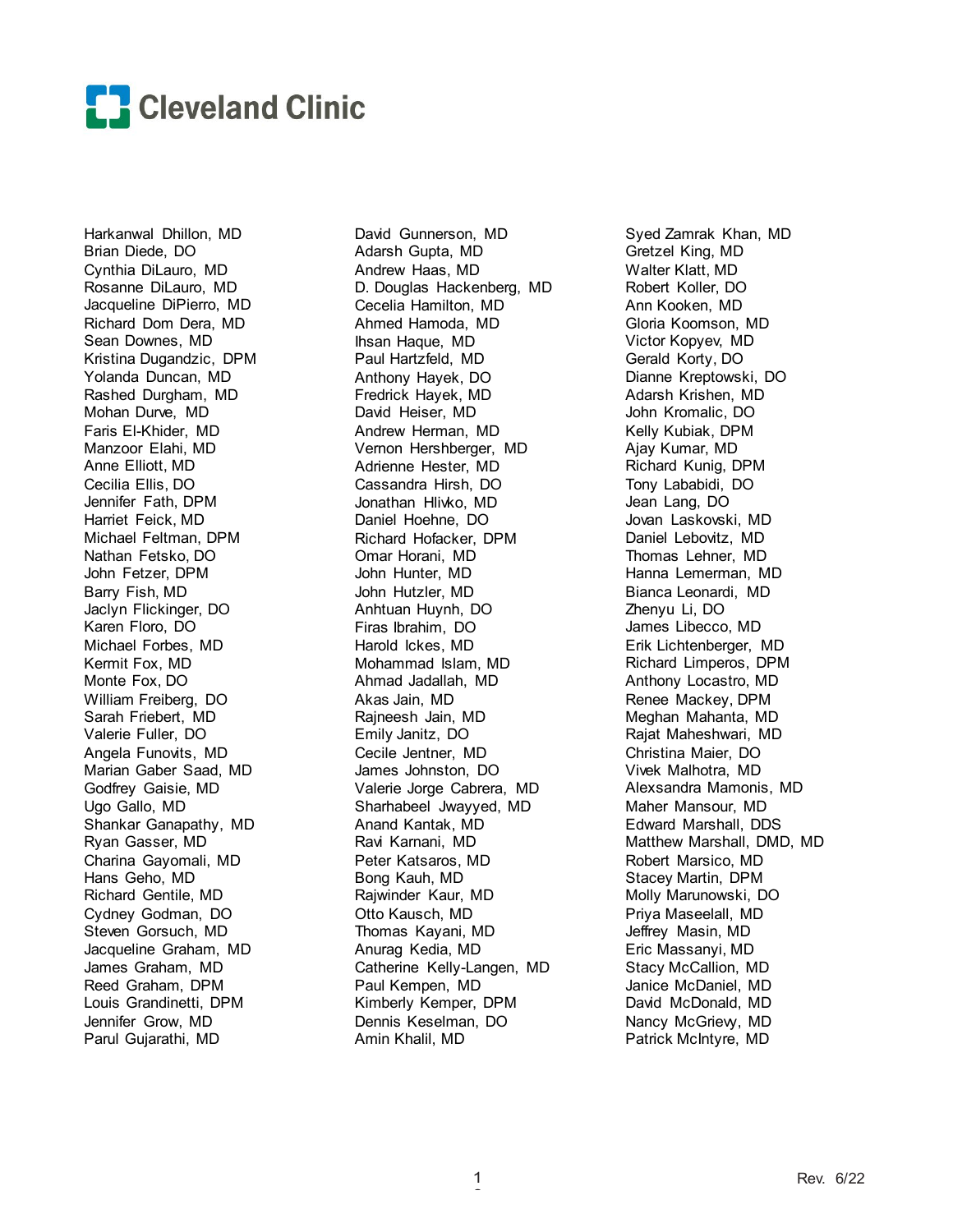

Bryan McKee, MD Colin McLaughlin, MD Tracey Mehlman, MD Farhat Mehmood, MD Bina Mehta, MD Mark Meyer, MD Sunita Midha, MD Scot Miller, DO Chander Mohan, MD Jeffrey Monteith, MD Paul Moodispaw, MD Kenneth Mooney, MD, DMD Stephen Mooney, MD Jeffrey Moore, MD Kelly Moorhead, MD Allison Moosally, MD Stuart Morrison, MD Eliot Mostow, MD Leslie Murphy, MD Muhamad Musa, MD Nancy Naghavi, DO Jeffrey Naples, DO David Nash, MD Marnie Neill, MD Rasheed Nemer, MD Waleed Nemer, MD Sarah Newey, DPM Daniel Newton, MD Doris Nguyen, MD Vinh Nguyen, MD Kenneth Nixon, DPM Ikemefuna Nkanginieme, MD Ryan Nofziger, MD Ama Nuamah, MD Maura O'Shea, MD Adrian Ochoa, MD Cyril Ofori, MD Ifijen Oleghe, MD Jon Oliverio, DPM Emmanuel Otomewo, MD Christopher Page-Goertz, MD Renga Pakeeree, MD Jennifer Pamfilie, MD Eric Panzner, DO Nicholas Papas, MD Anil Parikh, MD

Michael Parish, MD Edward Parisi, MD James Parry, DO Mehool Patel, MD Raj Patel, MD John Pedersen, MD Clifford Perera, MD Allison Person, MD James Pettay, MD Margaret Pfeffer, MD Hai Pham, DPM Melodie Phillips, MD Richard Pitt, DO Timothy Pittinger, MD William Polley, MD Brian Pollock, DO John Pope, MD Jennifer Popovsky, MD Alison Protain, DO Eunice Gail Quicho, MD Essam Ragheb, MD Patricia Raimer, MD Rupesh Raina, MD Susan Ray, MD Pallavi Reddy, MD Stephen Redle, PhD Jodi Regan, MD Katrina Regula, MD Alex Reodica, MD Rufus Reuben, MD Riana Rhoden, MD Steven Richman, MD Amanda Roberts, MD Gregory Roulette, MD Richard Rowlett, PhD Michael Rubin, MD Christopher Rucker, MD Thomas Ruzics, MD Kelli Sabin, MD Rajiv Sahni, MD Tariq Saleem, MD Abdelaziz Saleh, MD, PhD Lodi Salipi, MD Muhannad Samaan, MD John Santin, DDS Saad Sanyurah, MD

Lori Sargeant, MD Scott Schachinger, DO Kasey Schaef, DO W. Schoeppner, DPM Paul Schuh, MD Karl Schwarze, MD Rodney Scott, DPM Ishwinder Sehgal, MD Bradley Sellers, MD Bharatkumar Shah, MD Nadia Shah, MD Yuliya Sharakova, MD Molly Shaw, MD Christopher Sheppard, MD Sabin Shrestha, MD John Sifuentes, MD Barry Simon, DO Andrea Sims, MD Mansumeet Singh, MD Vansha Singh, MD Philip Smelcer, MD Julie Smith, MD Martin Smith, MD Andrew South, MD Mary South, MD Alison Southern, MD Nicholas Spirtos, DO Jason Spivey, MD Calvin Spott, MD Gayathri Sreedher, MD Donald Stephens, MD Donald Stone, DPM Rebecca Stone, DO Shanti Subbarao, MD Kavitha Subramanian, MD Richard Sundheimer, DMD Venkata Sunkesula, MD Peter Sutter, DO Bechara Tabet, MD Ruchi Taliwal, MD Natthavat Tanphaichitr, MD Imran Tarrar, MD Pranav Tayal, MD Roxanne Taylor, MD Natalia Tetyuk, MD Komal Thind, MD